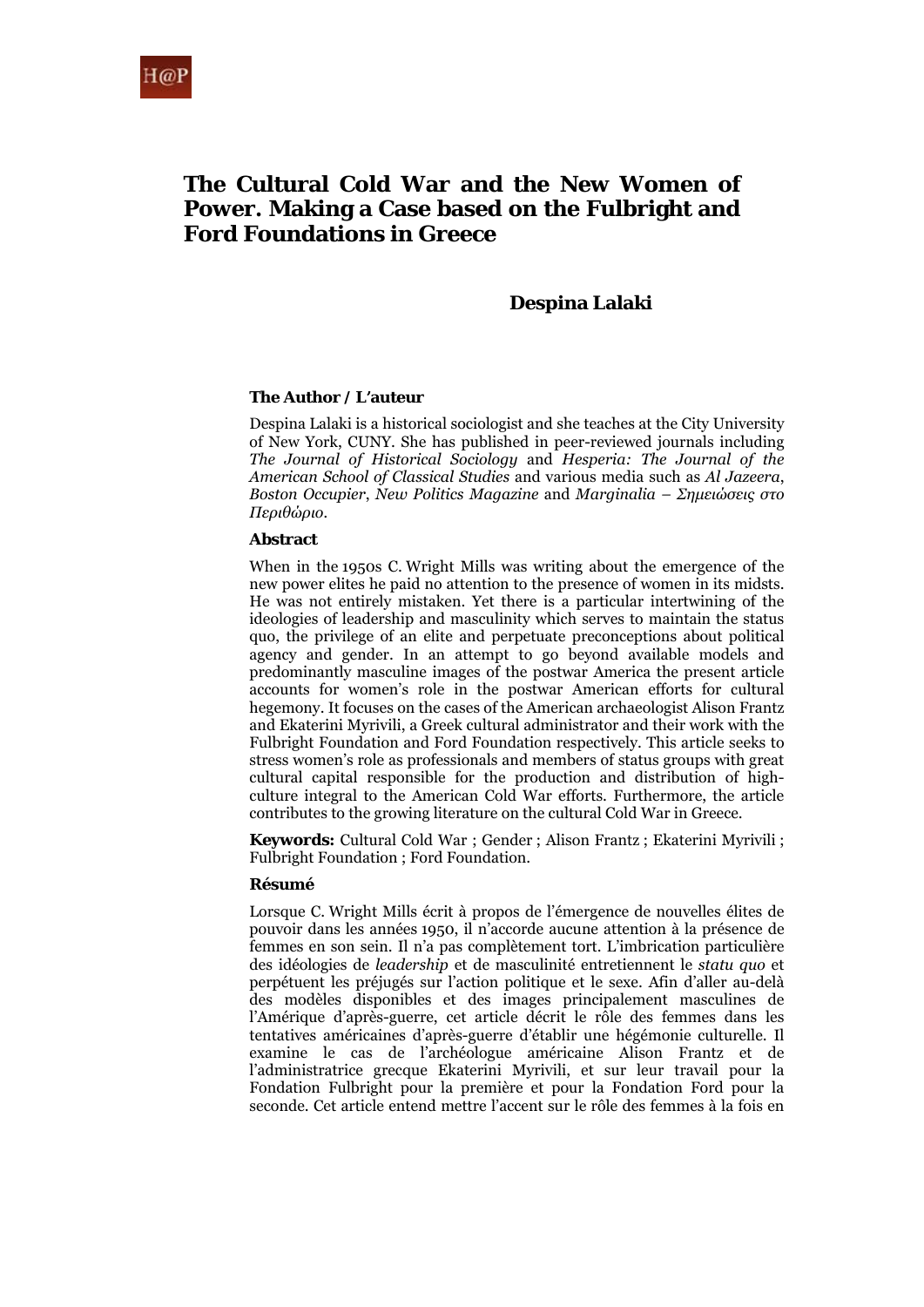

> tant que professionnelles mais également comme membres de groupes au capital culturel important servant à la production et à la distribution de la culture américaine pendant la guerre froide. Par ailleurs, l'article entend contribuer à l'essor de la recherche sur la guerre froide culturelle en Grèce.

> **Mots clés :** guerre froide culturelle ; genre ; Alison Frantz ; Ekaterini Myrivili ; Fondation Fulbright ; Fondation Ford.

> Pour citer cet article : Despina Lalaki, « The Cultural Cold War and the New Woman of Power. Making a Case based on the Fulbright and Ford Foundations in Greece », *Histoire@Politique*, n° 35, mai-août 2018 [en ligne : www.histoire-politique.fr].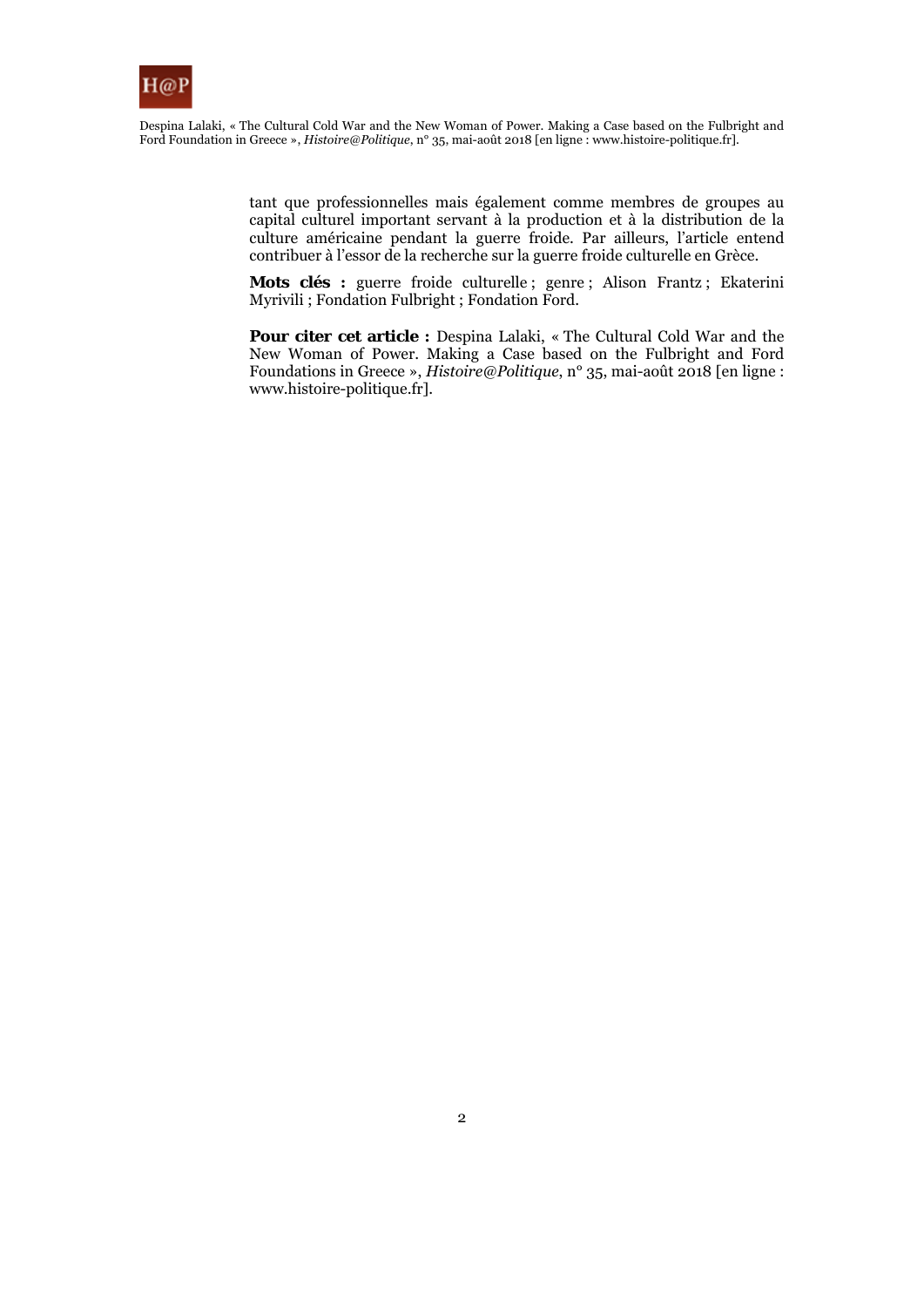

Despina Lalaki, « The Cultural Cold War and the New Woman of Power. Making a Case based on the Fulbright and Ford Foundation in Greece », *Histoire@Politique*, n° 35, mai-août 2018 [en ligne : www.histoire-politique.fr].

*"Τhe higher reaches of the core class structure are overwhelmingly inhabited by males. It is the culture-production sector, above all, that connects women with the higher reaches of the stratification system".1*

War is understood as the quintessential manifestation of aggression and masculinity, qualities also perceived as rather complementary if not mutually constitutive. Men wage wars and fight battles. They build up military might on their way to grasping political power. Women take up the role of healers and peacemakers. They forge community togetherness and keep the national collective hearth warm. The wellentrenched stereotype got a new lease on life during the Cold War era. The political culture of the long 1950s put a new premium on masculine toughness while a new consumer domesticity that found expression in the image of the happy housewife – in essence an advertiser's dummy<sup>2</sup> – became a "lipsticked symbol(s) of the superiority of American capitalism."3

Gender relations and gender stereotypes have always been at the heart of cultural constructions of social and political identities and collectivities; they are central to most representations of conflict and contestation. During this period the gendered language of the Cold War reflected the radical social and cultural changes that the country was undergoing. The emergence of a mass society posed new dangers to male subjectivity demanding new qualities and skills often identified as unmanly and effeminate. Furthermore, changing racial and sexual relations challenged established ideals of manhood associated with white male dominance.4 Domestic and international politics were understood in gendered terms; a soft position towards domestic or international communism was equated with the feminisation and weakening of America while on the other side, a firm stance against communism  $- a$ radical right agenda in which liberals would also indulge – was the only guarantee against American emasculation. The sexually laden political thought and rhetoric of the Cold War – of masculine prowess and male belligerence, on the one side and feminine feebleness and fragility on the other – while reflecting a series of new political and cultural anxieties it has further obfuscated our view regarding women's changing socio-cultural and economic position in the postwar years.

<sup>&</sup>lt;sup>1</sup> Randall Collins, "Women and Production of Status Cultures," in Michèle Lamont and Marcel Fournier (eds.), *Cultivating Difference. Symbolic Boundaries and the Making of* Inequality (Chicago: The University of Chicago Press, 1992), p. 213-231, 228. 2 Eugenia Kaledin, *American Women in the 1950s: Mothers and* More (Boston: G.K. Hall and Co.,

<sup>1993).</sup> 

<sup>3</sup> Helen Laville, *Cold War Women. The International Activities of American Women's Organisations* (Manchester and New York: Manchester University Press, 2002), p. 4.

<sup>4</sup> K.A. Cuordileone, "Politics in an Age of Anxiety": Cold War Political Culture and the Crisis in American Masculity, 1949-1960", *The Journal of American History,* Vol. 87, No. 2 (Sep. 2000), p. 515-545. For a more detailed account see K.A. Cuordileone, *Manhood and American Political Culture in the Cold War* (New York: Routledge, 2012).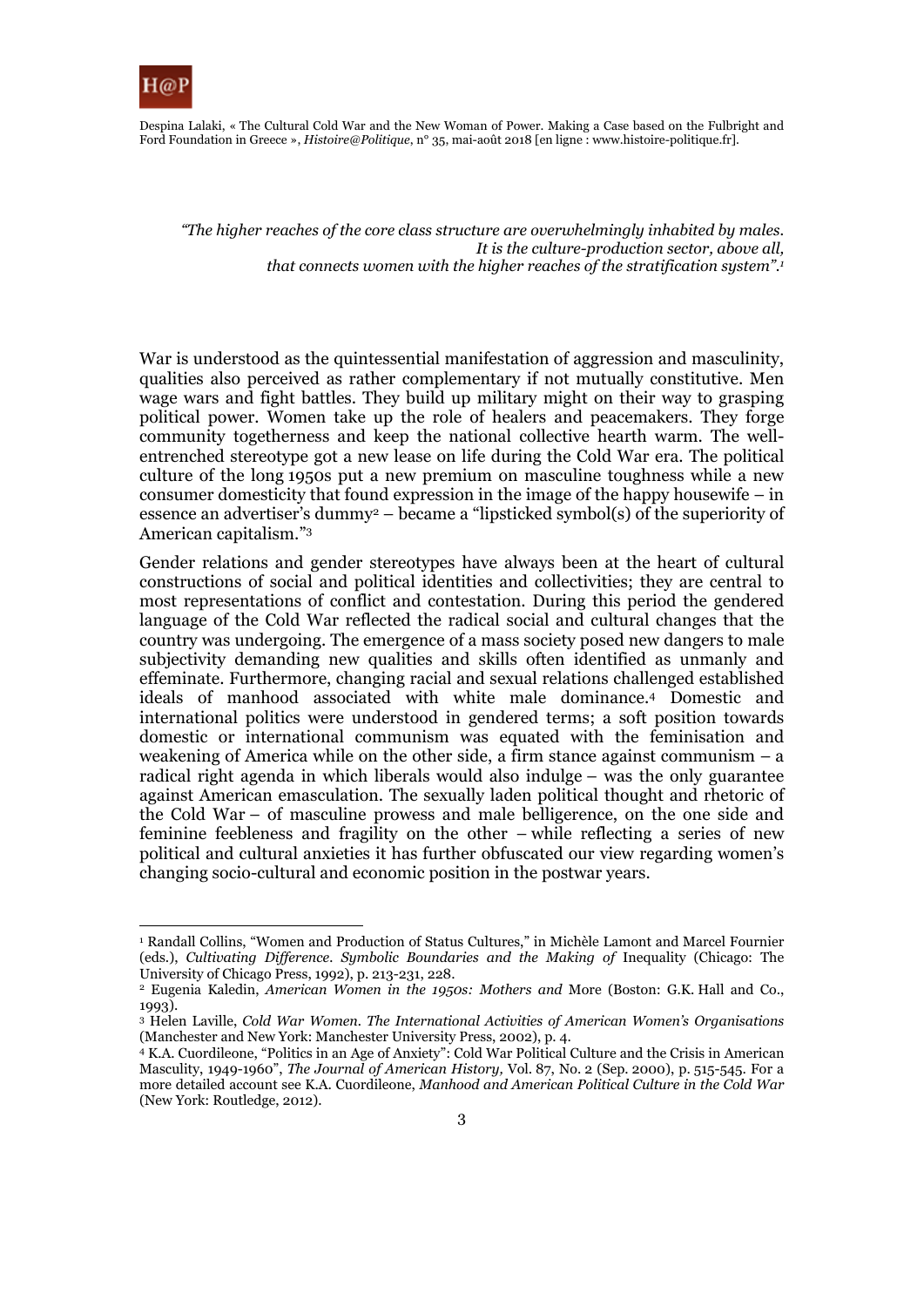

Despina Lalaki, « The Cultural Cold War and the New Woman of Power. Making a Case based on the Fulbright and Ford Foundation in Greece », *Histoire@Politique*, n° 35, mai-août 2018 [en ligne : www.histoire-politique.fr].

In direct relation to the subject of this article, a growing number of studies document the massive influx of women into paid work following the end of the Second World War as well as their growing participation in the politics of the time. Unlike the media populated images of postwar suburban white middle-class blissfulness coupled with a cult of domesticity and true womanhood – images further corroborated by scholarly historical accounts – women's position in the postwar years and during the Cold War era is more complex and multidimensional. At a time when gender relations were undergoing some significant transformations it was merely nostalgia and longing for stability, tradition and conventional sexual relationships and division of labor that informed advertisement and media representations at large.

To this day the respective mediated images are firmly imprinted in our collective imagination complicating our efforts to understand the ways in which women became involved in the postwar efforts to respond to the political demands of the Cold War – of the cultural Cold War more specifically – and reshape the world according to the American image. For if wars are traditionally fought by men, in the cultural wars waged by the United States in the 1950s and  $60s - 0$  on the grass roots level as well as on upper administrative levels of state or private organizations and institutions – women took up increasingly important roles.5 Women are disproportionately involved in the culture-production sector today. I argue therefore that it is important to trace that phenomenon back in the Cold War era and in the process challenge the emerging profile of the cultural cold warrior as another patriarchal structure.

Intellectuals, status groups and professionals with great cultural capital were the primary agents responsible for waging America's cultural Cold Wars by way of developing, disseminating and transmitting primarily products of high culture since these were understood to be free of politics and divorced from any didactic, moral or utilitarian functions.6 The objective of educational and cultural exchange programs was to challenge the Soviet bloc at a level on which it was understood to be most vulnerable – and in which the USA still had to prove itself – while targeting in the process mainly the intellectual elites.7

Studies on the subject focusing on policy-making have largely concentrated on male high profile intellectuals and administrators with little, if any, consideration for women who for the most part were responsible for the execution and implementation of policies on the ground. Systematic data on the subject are lacking. On the other side, the fields of education and culture as well as the sectors of formal cultural production and distribution traditionally have been more open to women, especially

<sup>5</sup> A number of revisionist studies have challenged the image of domesticity and postwar American conservatism. See for instance, Joanne Meyerowitz (ed.), *Not June Cleaver. Women and Gender in Postwar America, 1945-1960 (*Philadelphia: Temple University Press, 1994) and Daniel Horowitz, *Betty Friedan and the Making of the Feminine Mystique: The American Left, the Cold War, and Modern* 

*Feminism* (Amherst: University of Massachusetts Press, 1998).<br><sup>6</sup> Giles Scott-Smith. *The Politics of Apolitical Culture. The Congress of Cultural Freedom, the CIA and Post-War American Heaemony (London and New York: Rout* 

*P* Against a deep-seated fear of the masses amongst Europe's political, economic and intellectual elites the idea was, as Volker R. Berghahn argues in his book *America and the Intellectual Cold Wars in Europe* (Princeton: Princeton University Press, 2001) to first sway intellectuals who would eventually draw in the rest of society.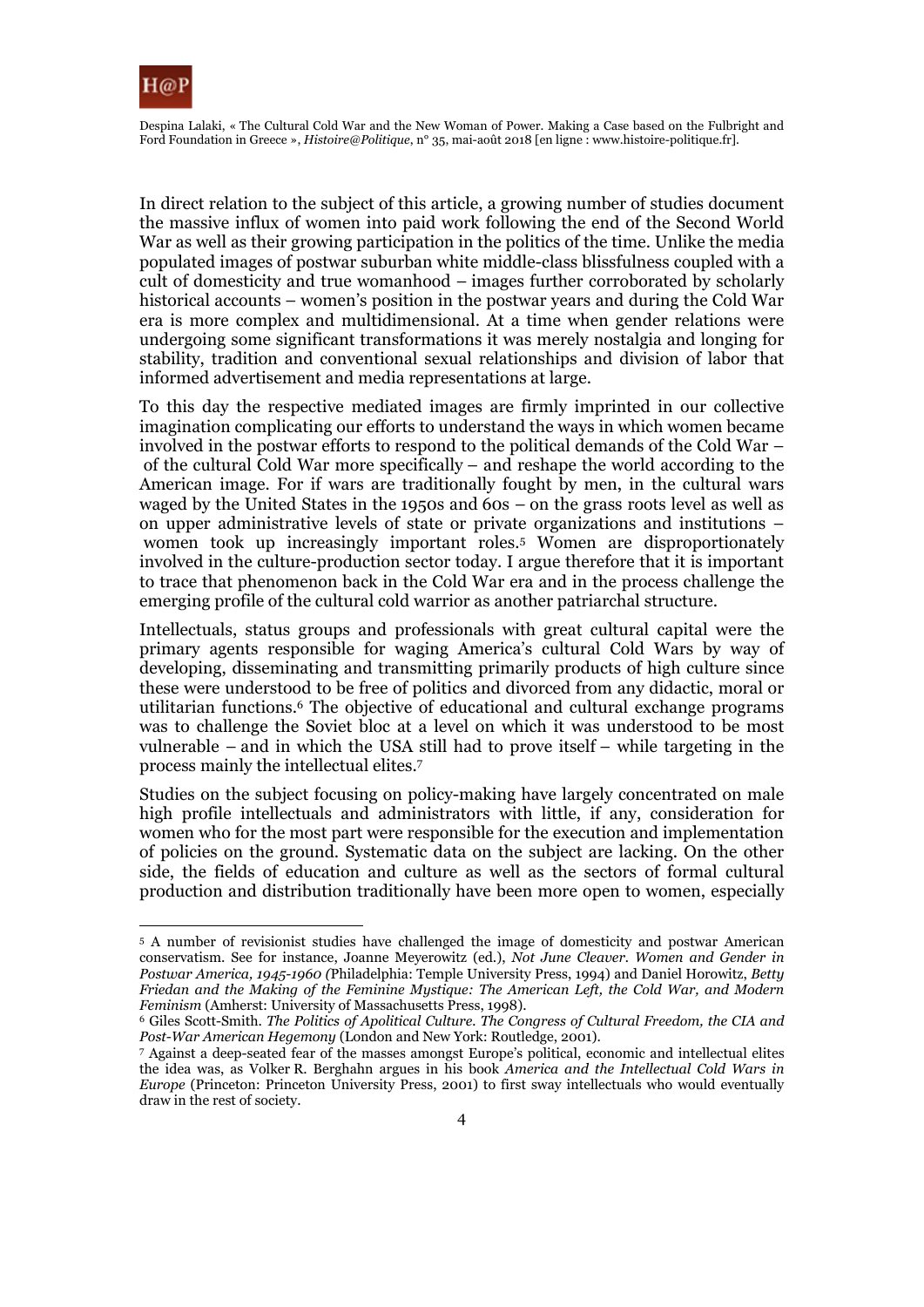

Despina Lalaki, « The Cultural Cold War and the New Woman of Power. Making a Case based on the Fulbright and Ford Foundation in Greece », *Histoire@Politique*, n° 35, mai-août 2018 [en ligne : www.histoire-politique.fr].

women of the upper and middle classes for these were fields deemed more amenable and fitting to their nurturing and sensitive nature. I maintain that if we strain to look beyond the symbolic politics of the Cold War era articulated in gendered terms we may be able to identify women who played important roles in winning hearts and minds for the American polity. If traditionally the fields of culture and education have been more receptive and open to the entrance of women, it should come as no surprise if we come across some influential females so far largely neglected by the literature on the cultural Cold War. Some of the most prominent and powerful American philanthropic, cultural and educational institutions have been from early on staffed largely with women who might have worked away from the limelight without always, however, occupying the lower administrative levels. I maintain that it may be the case that some of these individuals were able to influence and steer policy in ways that have gone unnoticed.

Women's role as mothers and wives and grassroots Cold War organizers responsible for the transmission of traditional customs, mores and foundational ideas for the American postwar cultural offensive, has been receiving some long overdue attention.8 However, beyond the level of what we could identify as popular and mundane culture, women's role in the development and diffusion of high culture – cultural products broadly understood as of the highest aesthetic value most often identified with the upper classes or the status classes of a collectivity  $-$  is largely neglected. Based on two case studies and while expanding on a modestly growing literature on the subject this article seeks to better understand the ways and the terms in which women contributed to the postwar American cultural offensive promoting liberal democracy by ways of educational exchanges and various cultural programs between Europe and the United States. Embedded in trans-Atlantic networks of cultural and social elites which carried out the cultural wars $9$  – the publication of prestigious magazines, the organization of world class art exhibitions, high-profile international conferences, concerts and public performances, for instance, and the long-term program and institutional development at large –, women did not merely perform clerical work occupying the "front stage," in Goffman's terms, of various programs and organizations. Women's involvement was not limited to the role of "first impressions management," as Randall Collins explains the role of secretaries and other white-collar working-class female clerical workers who populated the American work force in the post war era.<sup>10</sup> Middle and uppermiddle class highly educated women like the two I discuss in this article – the

<sup>8</sup> Lisa McGirr, *Suburban Warriors: The Origins of the New American Right* (Princeton: Princeton University Press, 2015); Mary C. Brennan, *Wives, Mothers, and the Red Menace: Conservative Women and the Crusade against Communism* (Boulder: University Press of Colorado, 2008); Michelle M. Nickerson, *Mothers of Conservatism: Women and the Postwar Right* (Princeton: Princeton University Press, 2014).

<sup>9</sup> On the partnership between the American government and private institutions see for instance, Interjeet Parmar, "Conceptualizing the State-Private Network," in Helen Laville and Hugh Wilford (eds.), *The US Government, Citizen Groups and the Cold War: The State-Private Network*, London and (New York: Routledge, 2006); Frances Stonor Sanders, *The Cultural Cold War: The CIA and the World of Arts and* Letters (New York, The New Press, 2013); Giles Scott-Smith, *Western Anti-Communism and the Interloc Network: Cold War International* (New York: Palgrave Macmillan, 2012).<br><sup>10</sup> R. Collins, 1992.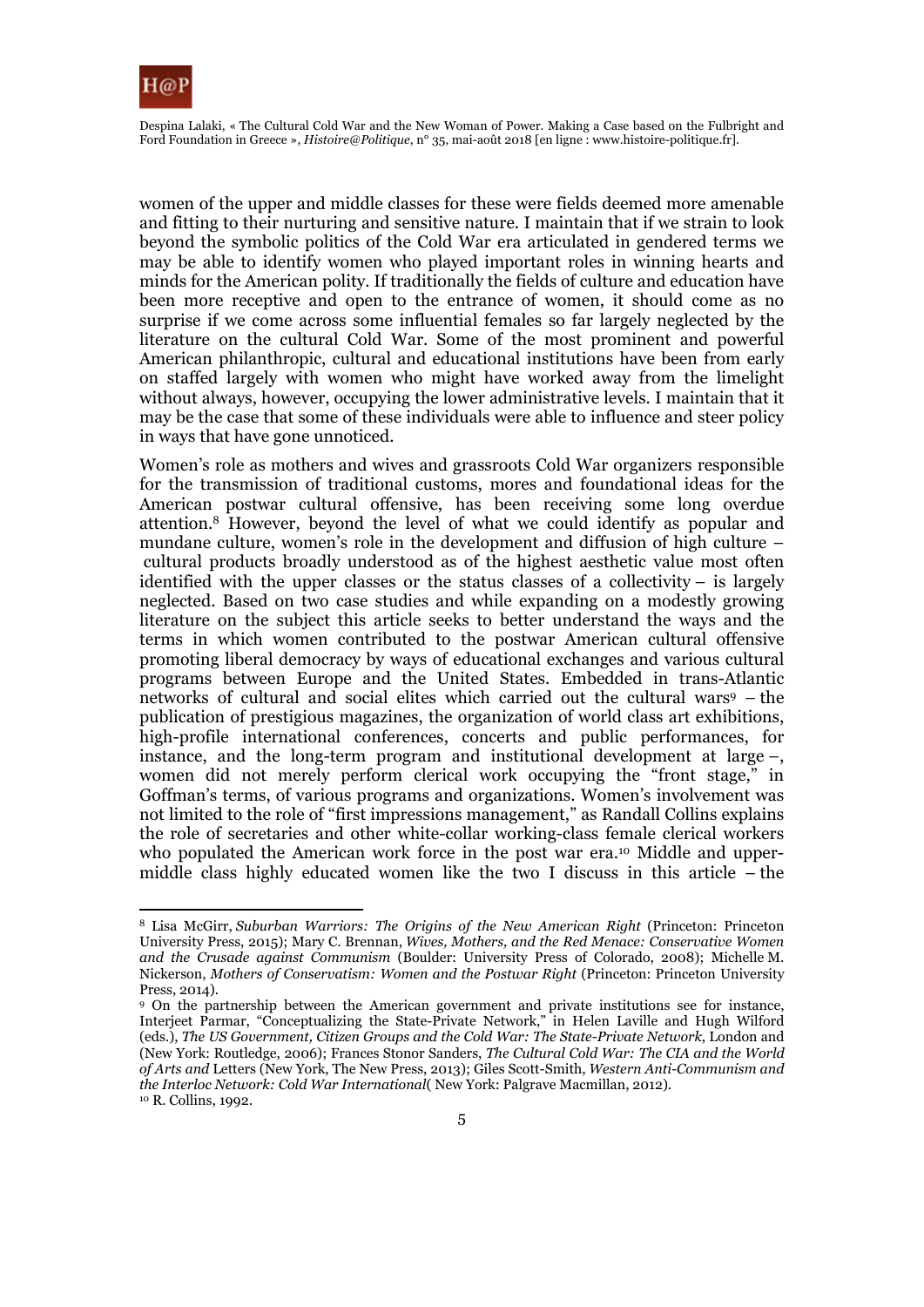

Despina Lalaki, « The Cultural Cold War and the New Woman of Power. Making a Case based on the Fulbright and Ford Foundation in Greece », *Histoire@Politique*, n° 35, mai-août 2018 [en ligne : www.histoire-politique.fr].

American archaeologist Alison Frantz and Ekaterini Myrivili, a Greek upper-lever cultural administrator – were directly involved in the development and management of programs and institutions with long-lasting effects. The Fulbright Foundation in Greece, established in 1948 and the management of a Ford Foundation program in support of leftist artists and intellectuals during the Junta, largely the work of Frantz and Myrivili respectively, were clearly inscribed in the American cultural Cold War agenda and, as I suggest, have had an impact on the relationship between Greece and the United States.

In the present article I focus on the work of Alison Frantz and Ekaterini Myrivili not in order to trace any gender-specific ways in which they carried their influential work but to stress, depending on their professional and personal trajectories, the ways in which they swayed and directed the institutions and programs they built. Whilst this study examines only a small fragment of the long, complex and diverse professional life of the two individuals in discussion the choice of the particular case studies, of both the Fulbright and Ford Foundations is made on the basis of their importance for the post war intercultural relations between Greece and the United States. Other than pointing to the influential institutional work of female cultural workers during the Cold War era and challenging the patriarchal portrait of the cultural cold warrior with this article I wish to further contribute to the growing literature on the Cold War cultural battles which America waged in Greece.11 Politics is always mediated by systems of cultural representation. However, it is only recently that we have started paying attention to the ways the political and economic relationship between the two states was culturally mediated during a crucial period for the United States when the need to symbolically legitimize itself as a civilizing force and preserver of the West's liberal democratic traditions was most urgent.

# **If Stalin Could Have Gone to Robert College or Columbia…**

The urgency was felt most acutely in Greece where following the war the threat of a communist takeover was very real. In 1948 the Democratic Army of Greece, the military branch of the Greek Communist Party (KKE) had reached the height of its power and the outcome of the raging civil war between the National Liberation Front (EAM), effectively led by KKE, and the British supported government that had ensued from the KKE-boycotted March 1946 elections still hung on a shoestring. On

<sup>11</sup> See for instance Stratis Bournazos, *Ο Πολιτισμικός Ψυχρός Πόλεμος και Congress for Cultural Freedom στην Ελλάδα* (The Cultural Cold War and the Congress for Cultural Freedom in Greece) (Athens: Antipodes, [Forthcoming]); Zinovia Lialiouti, "American Cultural Diplomacy in Greece, 1953- 1968", *Journal of Transatlantic Studies,* Vol. 15, No. 3 (2017), p. 229-250; Despina Papadimitriou, «Το αίτημα της ειρήνης και οι προβληματισμοί των διανοούμενων: Από το Σχέδιο Μάρσαλ στη σύγκληση του Συνεδρίου για την Ελευθερία στην Κουλτούρα, 1947-1952» (The call for peace and intellectuals' scepticism: From Marshall Plan to the convening of the Congress for Cultural Freedom), in Thanasis D. Sfikas (ed.), *Το Σχέδιο Μάρσαλ. Ανασυγκρότηση και Διαίρεση στην Ευρώπη* (The Marshall Plan: Reconstruction and Division in Europe) (Athens: Pataki, 2011), p. 280-294; Ioannis Stefanidis, "Telling America's Story": US Propaganda Operations and Greek Public Reactions", *Journal of Hellenic Diaspora,* Vol. 30, No.1 (2004), p. 39-95.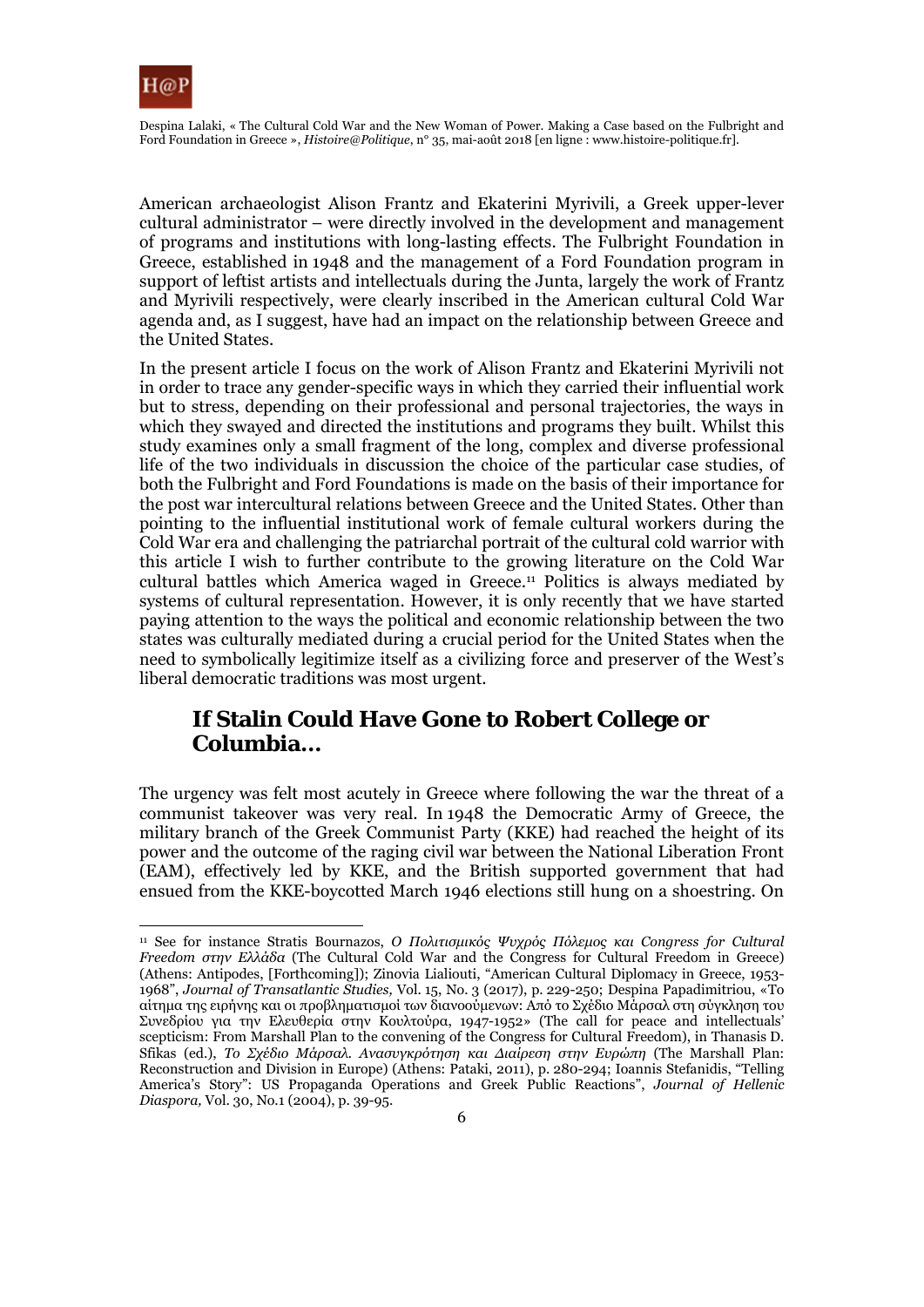

Despina Lalaki, « The Cultural Cold War and the New Woman of Power. Making a Case based on the Fulbright and Ford Foundation in Greece », *Histoire@Politique*, n° 35, mai-août 2018 [en ligne : www.histoire-politique.fr].

August 24, 1946 Alison Frantz, previously member of the Allied Mission for Observing Greek Elections (AMFOGE) wrote to her mother: "The plebiscite is scheduled for a week from today. No one has any illusions about the outcome. It will probably be technically honest, in that the King won't get 107% of the votes as he did last time, but only the very brave republicans will dare to vote. I'm glad I wasn't involved in AMFOGE II."12 The restitution of the monarchy, an issue that had been polarizing Greek society since the early 1920s and was for years bringing any negotiations between the more moderate political forces to a standstill was forced upon the Greeks by Churchill's myopic and colonial nostalgic vision. Until then the American government would watch from the sidelines.<sup>13</sup> The subsequent intervention, however, following Truman's proclamations was decisive. Fearing that the expansion of the Soviets' influence in Greece would mean the fall of the whole Middle East, American advisors and administrators brought the whole Greek state apparatus under their direct control, openly maneuvered the Greek government, gave almost absolute control to the military, separating it from the political authority, and tolerated mass executions and the open persecution of the Left by a government which, in the American media, was often compared with the Nazis.<sup>14</sup>

The cultural front of the Cold War opened concurrently, if not before the beginning of the first proxy war of the era in Greece. As American embassies and legations around the world expanded their information and cultural activities creating positions of press and cultural attachés – a continuation of the wartime "government-to-people" propaganda programs –, Alison Frantz had taken up her position as Cultural Attaché at the embassy in Athens already in 1946. Her war experience as Junior Social Science Analyst for the Foreign Nationalities Branch (FNB) of the Office of Strategic Services (OSS), a branch that was following European and Mediterranean ethnic groups living in the United States, as well as her intimate knowledge of the country as a long time affiliate of the American School of Classical Studies at Athens (ASCSA) would serve her well.15 The post was previously held for a brief year by Carl Blegen, one of the most eminent archaeologists of the Greek Bronze Age and Frantz's supervisor at the FNB in Washington D.C. As the first unofficial Executive Director of the Fulbright Foundation in Greece Frantz, in close collaboration with her ASCSA colleagues, would be instrumental in capitalizing on the Fulbright Program in order to implement the Foundation's objectives in Greece while also serving the School's best interests.

<sup>12</sup> Alison Frantz Papers (C0772), Manuscripts Division, Department of Rare Books and Special Collections Princeton University Library. Correspondence, Box 8, Folder 10.

<sup>13</sup> Lawrence S. Wittner, *American Intervention in Greece, 1943–1949: A Study in Counterrevolution* (New York: Columbia University Press, 1982).

<sup>14</sup> Howard Jones, "A New Kind of War": America's Global Strategy and the Truman Doctrine in Greece (New York: Oxford University Press, 1989); Dennis Merrill, "The Truman Doctrine: Containing Communism and Modernity", *Presidential Studies Quarterly,* Vol. 36, No.1 (2006), p. 27-37; Amikam Nachmani, "Civil War and Foreign Intervention in Greece: 1946–1949", *Journal of Contemporary History* vol. 25, No. 4 (1990), p. 489-522. Foreign Ministry of the Hellenic Republic of Greece, *Η Ελλάδα στο Μεταίχμιο Ενός Νέου Κόσμου. Ψυχρός Πόλεμος – Δόγμα Truman – Σχέδιο Marshall.* (Greece on

the Verge of a New World. Cold War: Truman Doctrine – Marshall Plan), Athens, Kastanioti, 2002.<br><sup>15</sup> Despina Lalaki, "Soldiers of Science – Agents of Cultre: American Arcaeologists in the Office of Strategic Services (OSS). *Hesperia: The Journal of the American School of Classical Studies at Athens,*  Vol. 82, No. 1 (2013), p. 179-202.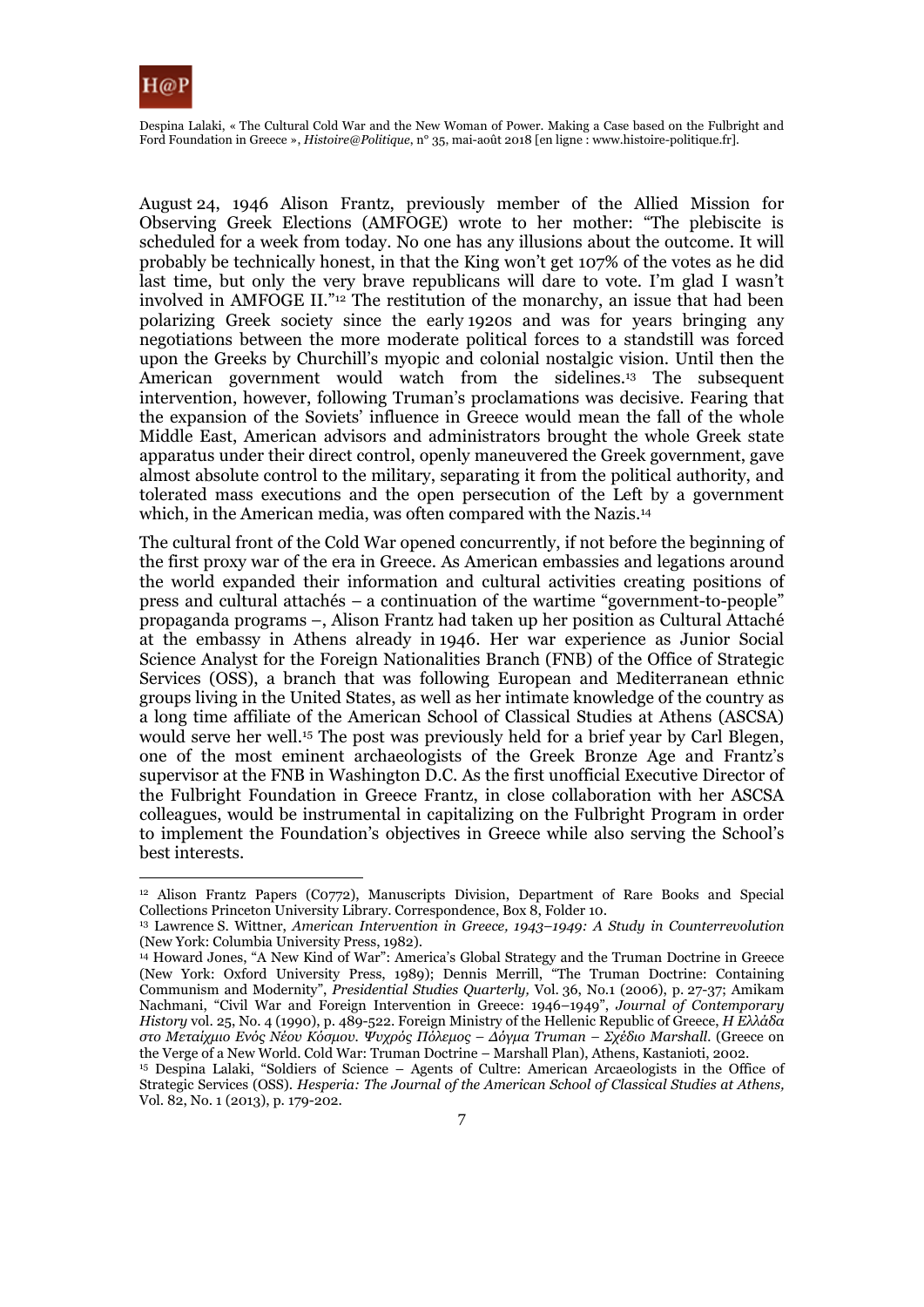

The Agreement between the two states establishing the United States Educational Foundation in Greece (USEFG) under the provisions of Public Law 584 (the Fulbright Act), 79th Congress, was signed on April 23, 1948. After the Philippines Greece was the second country to sign such an agreement.16 The earlier Fulbright Act signed into law by Truman in August 1946 provided that surplus war equipment scattered around the world, which was valued at more than \$100 million, would secure the funds for the program. The funds generated overseas by the sale of the military surpluses would remain in the country of origin as a permanent endowment for bilateral exchanges, to be administered bi-nationally. And while it has been argued that the program's limits were solely determined by the pressures of the war surplus disposals, the Greek case stood out, for the Foundation was established in the midsts of a civil war on the one side of which stood a communist party.

"It [was] the responsibility of Americans to take the lead in the creation of a peaceful world,"<sup>17</sup> Senator J. William Fulbright had told his audience at the College of William and Mary in 1946, assuming for the United States the leadership of western Christian civilization, if not of the world. Education and culture were understood as central in the world peace process. Confident in the power of the American education and culture at large Fulbright was once recorded saying that he had often thought "what a fine thing it would be if Mr Stalin or Mr Molotov could have gone to Robert College, or Columbia, in their youth."18 Convinced about the attractions of acculturation in American values and ideas he further stressed the overlap of American interests and international disinterested co-operation. It became clear from early on, however, that the program was designed to implement the general aims of US foreign policy while avoiding "appearances of cultural imperialism."19

The USEFG seven member board of directors set in place by August 1948 consisted of only two Greeks and five Americans.20 United States negotiators had been instructed to reach agreements that would secure American majorities in the Foundation's boards and to keep them free from foreign educational control.<sup>21</sup> The disproportionate representation of Americans on the board would change with an

<sup>&</sup>lt;sup>16</sup> The information is based on the Annual Report of 1982-3 available at ASCSA Archives, Administrative Records, Box 705/4, Folder 3. Somewhat of a different account is offered by the State Department: "It was one thing to have the Act on the books, quite another to put it on the rails. There were delays in negotiating executive agreements with other governments to set aside funds for the exchanges. It was more than a year before the first agreement, with China, was concluded, and after two years only four (with Burma, the Philippines, and Greece added) had been negotiated." (with Burma, the Philippines, and Greece added) had been negotiated."<br>https://eca.state.gov/fulbright/about-fulbright/history/early-years[last accessed 1/20/2018].

<sup>&</sup>lt;sup>17</sup> Sam Lebovic, "From War Junk to Educational Exchange: The World War II Origins of the Fulbright Program and the Foundations of American Cultural Globalism,1945-1950." *Diplomatic History,* Vol. 37, No. 2 (2013), p. 280-312, 293.

<sup>18</sup> Ibid., 310.

<sup>19</sup> Ibid., 296.

<sup>20</sup> The first board consisted of Henry F. Grady, the American ambassador; Karl L. Rankin as chairman and counselor of the embassy; Alison M. Frantz, cultural attaché and long-time affiliate of the ASCSA; Dr. Bert Hodge Hill, director emeritus of the ASCSA; Colonel Daniel F. Wright of the Rockefeller Foundation and the World Health Organization; George Oikonomos, professor of the University of

<sup>&</sup>lt;sup>21</sup> Frank A. Ninkovich, *The Diplomacu of Ideas: US Foreign Policu and Cultural Relations, 1938-1950,* (Cambridge: Cambridge University Press, 1981), p. 141.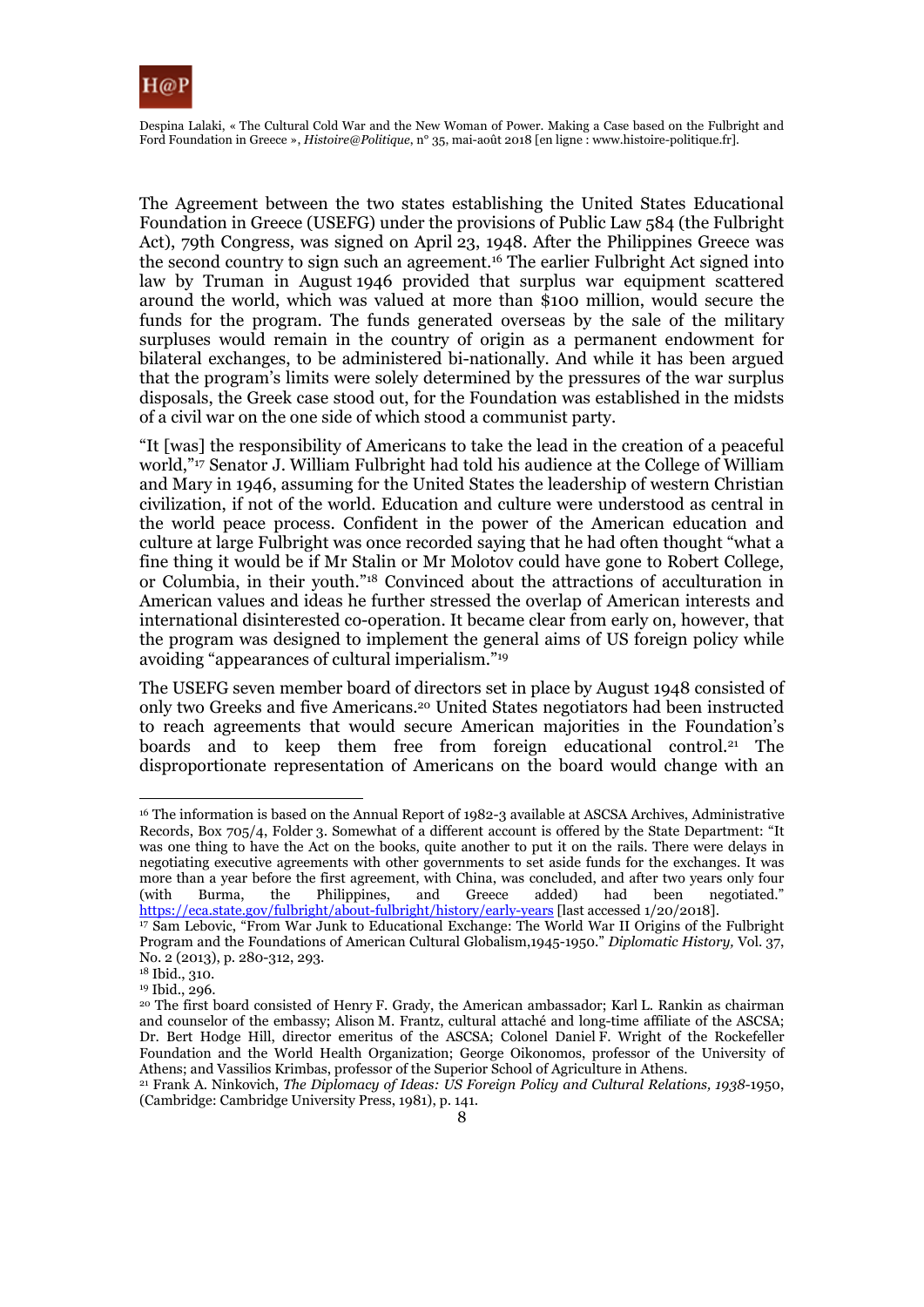

Despina Lalaki, « The Cultural Cold War and the New Woman of Power. Making a Case based on the Fulbright and Ford Foundation in Greece », *Histoire@Politique*, n° 35, mai-août 2018 [en ligne : www.histoire-politique.fr].

amendment in 1951, when a ratio of 5 Americans to 4 Greeks was established, all appointed for one year but eligible for reappointment annually for an indefinite number of years.<sup>22</sup> Ever since the Director of the ASCSA has always had a position on the USEFG board.

The makeup of the USEFG board offers an indication about its early intimate relation with the ASCSA, which would extend its help by making recommendations and to a great degree shaping the program of the Foundation. The first postwar decade was among the most prolific periods for the American School of Classical Studies at Athens (ASCSA). Founded in 1881 by a consortium of nine American universities and the support of leading businessmen the school was the first American overseas center designed to promote the study of Greek literature, the arts and antiquity<sup>23</sup>. To this day it remains a privately funded, non-profit educational institution which over the years has also served as an American cultural hub in Greece and central nod in a complex network of inter-national political, economic and cultural relations between Greece and the United States. Ideally situated, if not strategically placed, the school sought every opportunity to capitalize on the political and economic attention that Greece was receiving at the end of the war and to strengthen its institutional position. The advice and opinion of some of its most prominent members, including Alison Frantz, a staff member of the Agora excavations since 1937, was actively sought by American governmental and private institutions in their efforts to re-engineer Greek society.24

In 1948, Blegen was invited by Gordon T. Bowles of the Associated Research Council, Committee on International Exchange of Persons – responsible for the appointment of researchers, professors, lecturers and scholars in general at the post-doctoral level – to provide his insights on the educational environment of Greece and the place of the existing American institutions. Blegen identifying the challenges as well as the opportunities that the country had to offer explained all the ways the Greek educational system was tied to the Greek Ministry of Education, and the obstacles that this system presented for adding any instructors from the United States at the primary and secondary levels, at least. He emphasized that "at the moment… it is only at the university level that American teaching personnel can easily and without long negotiations be introduced into Greek institutions."<sup>25</sup> He recommended that a chair of American History, Life and Culture, which had been established by law at the University of Athens a few years before, could be filled without many difficulties, not necessarily by a full professor.26

<sup>22</sup> ASCSA Archives, Administrative Records, Box 705/1, Folder 10.

<sup>23</sup> For the history of the School see Louis E. Lord, *A History of the American School of Classical Studies at Athens, 1882–1942* (Cambridge: Harvard University Press, 1947) and Lucy Shoe Meritt, *History of the American School of Classical Studies 1939–*1980 (Princeton: American School of Classical Studies at Athens, 1984).

<sup>24</sup> Despina Lalaki, "On the Social Construction of Hellenism. Cold War Narratives of Modernity, Development and Democracy for Greece." *The Journal of Historical Sociology*, Vol. 25, No. 4, 2012, p. 552-577.

<sup>&</sup>lt;sup>25</sup> ASCSA Archives, Administrative Records, Box 705/1, Folder 1.

<sup>26</sup> See Natalia Vogeikoff-Brogan, "The Unsung Pioneers. The Contribution of the American School of Classical Studies," in *60 Years in Greece. The Fulbright Foundation* (Publication prepared by USEFG for its 60th anniversary, 2008).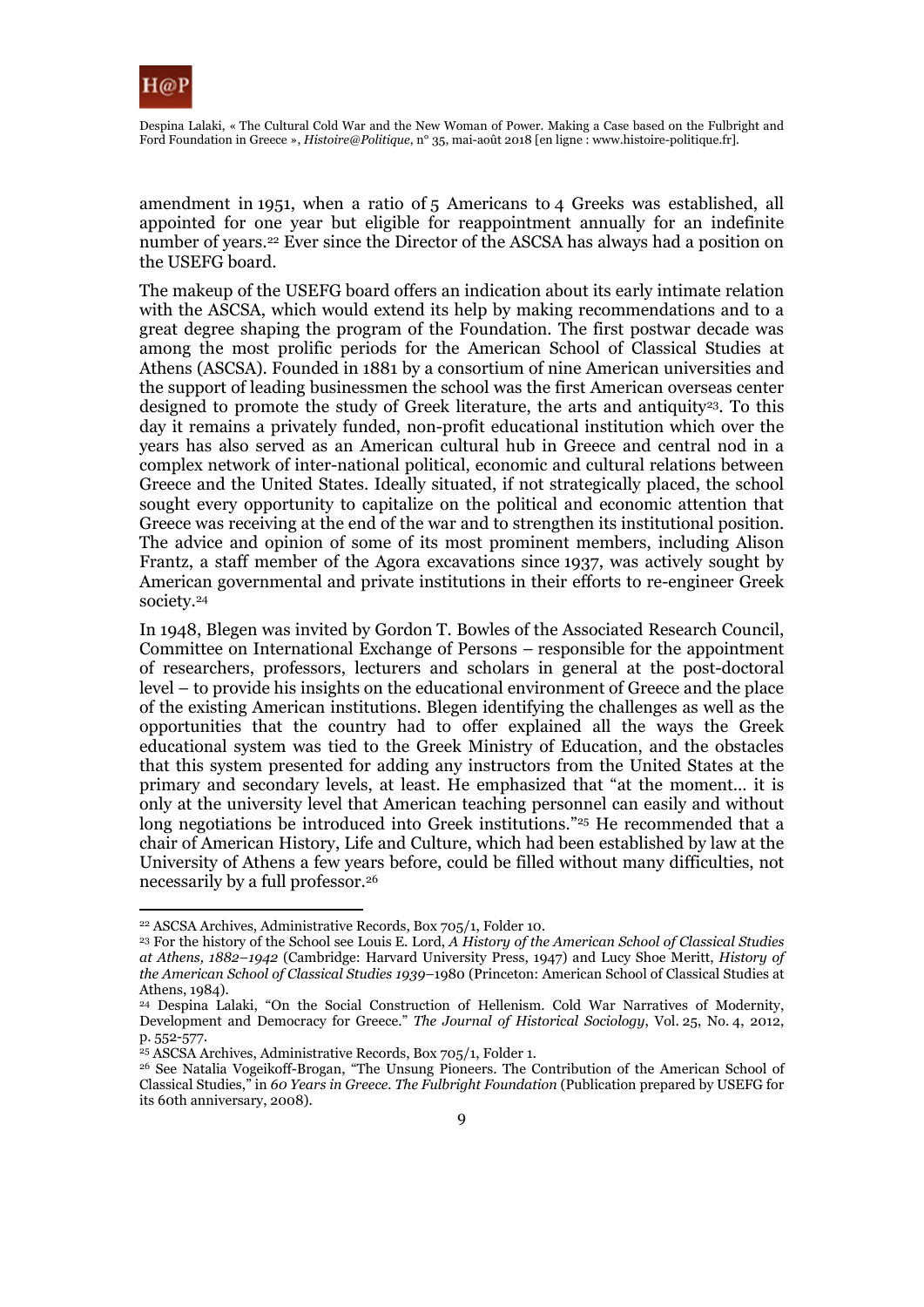

With regard to research Blegen identified the field of classical studies as the only one available, and he strongly recommended the ASCSA as the single serious research institution available in Greece at the time, "the only logical sponsoring institution." While he identified the School of Liberal Arts in the University of Athens as another potential venue, Blegen was quick to point out that "the lecture courses are largely theoretical, library and other facilities are sadly inadequate and the language problem constitutes a difficult hurdle."27 Narrowing down the available opportunities for research in Greece, Blegen emphasized the excavation of the Athenian Agora, and recommended all eight archaeologists of the Agora staff who had applied for USEFG funding during the first year of Fulbright operations in Greece.

Blegen's evaluations and comments, which were directly reproduced in the 1949 Annual Report of the USEFG were actually prepared by Alison Frantz.28 While in effect the Executive Director of the Foundation at the time Frantz appeared to occupy the rather ungarnished backstage of the institutions she was affiliated with, most often behind the camera not in front of it. Mary Alison Frantz of New Jersey, educated at Smith College and Columbia University, where she received her doctorate with a dissertation on Byzantine art, would actually have a long career as "one of the foremost archaeological photographers of Greek sites and antiquities."29 She worked from 1939 until 1964 for the ASCSA and the Athenian Agora while she also collaborated with influential scholars and eminent art historians like Bernard Ashmole, Gisela Richter, and Martin Robertson photographing some of the most world-known art and architecture and shaping our vision of Greek antiquity. Frantz was awarded the Smith College Medal in 1967 and elected in the American Philosophical Society in 1973 yet her work on late antiquity and the study of the Byzantine and post-Byzantine materials of the Agora excavation, "the grubby period,"30 as was known amongst the Agora staff, would never bring her the accolades that classicists colleagues and even prehistorians would receive. Accounting, however, for Alison Frantz's career one should go beyond her contributions as a professional either in archaeology or photography. As I have argued elsewhere it is necessary to transcend the assumed complete separation of political and intellectual authority and direct our attention to the various ways that knowledge is employed and the various publics it serves.31 A fuller account of Frantz's life work should credit and evaluate her contributions as what we could call "policy archaeologist," institution-builder, and cultural expert at large.

Frantz's report reached the State Department by way of Harold B. Minor, Chargé d'Affaires to the Secretary of the State Department and would have a lasting effect greatly benefiting the ASCSA and further conditioning the profile of the American applicants who would mostly come to Greece to study classics and archaeology. On 1 October 1948, Minor would write to the Secretary of the State Department that "language difficulties, lack of suitable library facilities and other handicaps make

<sup>27</sup> ASCSA Archives, Administrative Records, Box 705/1, Folder 1.

<sup>28</sup> ASCSA Archives, Personal Papers, Bert Hodge Hill Papers, Box 17, Folder 1.

<sup>29</sup> Andrew Szegedy-Maszak, "Portrait of a Purist," *Archaeology,* Vol. 48, No. 1 (January/February 1995), p. 58-64.

<sup>30</sup> Ibid., p. 64.

<sup>31</sup> Lalaki, 2013.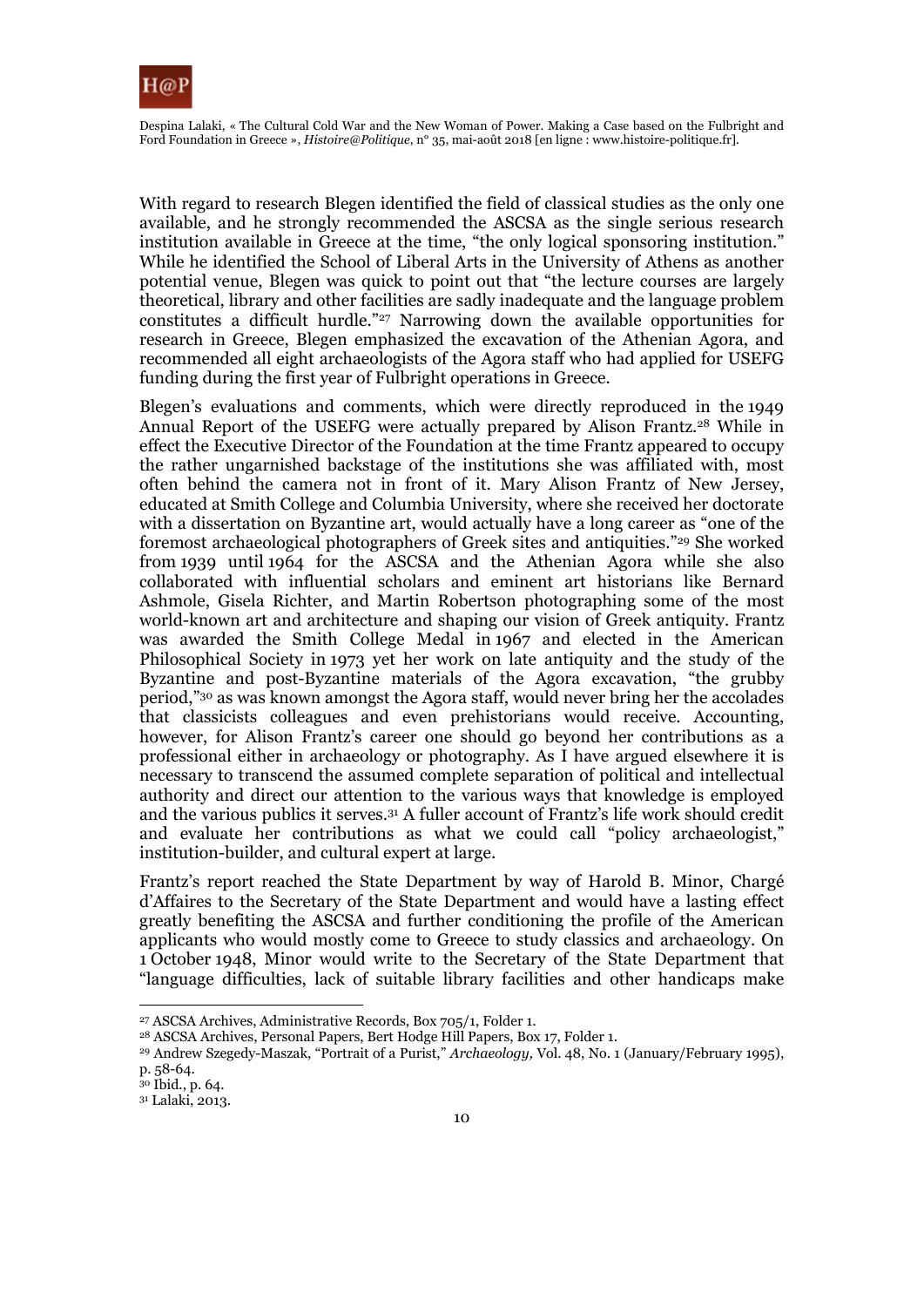

quite inadvisable the enrollment of any United States students to Greek Universities."32 In the following years, this line of argument developed into an unofficial policy which would favor the ASCSA tremendously, almost bypassing the Greek institutions of higher education. Between 1949 and 1960 the American School would receive 68 out of the 83 Fulbright grantees in the graduate student category and 27 out of the 40 in the category of the research scholars.33

Until 1952 USEFG sponsored two more categories, one for lecturers assigned to Greek universities and one for teachers assigned to American-sponsored schools. In 1953 the foundation added another category for teachers in Greek secondary schools, mostly for teaching English language. The processing of American grantees fell primarily to the Cultural Attaché, and later on the Executive Officer, who reviewed all applications from the United States before transmitting them to the sponsoring schools.

These first years of the USEFG's structural organization and policy development were marked by significant opposition and long negotiation processes through which the ASCSA made every effort to draw the greatest benefits while also establishing itself in a position of influence. In this still fluid organizational environment the ASCSA would contest, circumvent or bend rules and policies of the Fulbright Program to meet its interests and fulfill its needs in research staff. Some of the issues over which the ASCSA would collide with the Board of Foreign Scholarships (BFS)34 would be the election criteria, the issue of the renewal of scholarships, the project-oriented appointments, and the issue of authority on final decisions in the selection process.

Academic excellence paired with high scientific standards, over any other consideration, was one of the primary concerns as well as a source of pride for the School. It would also constitute, however, one of the strongest arguments every time it was called upon to exercise its institutional muscle. While the School recognized the enormous financial gain, it often lamented the fact that potential Fulbright funds played a significant role in its budget since it was seen as interfering with the selection process and compromising its high standards. The ASCSA would not refrain from expressing distress at not being permitted more direct involvement in the selection process, especially after Alison Frantz left her positions at the embassy and USEFG in November 1949, dealing a serious blow to the interests of the School.

It was not unexpected that Greece would draw a great number of applications in the field of classical studies, nor was it a surprise that the ASCSA attracted many American students. However, this was not an all-natural process, and the Fulbright in Athens as well as the American School played a role in this. The students who applied for classical studies, history or archaeology in Greece did not necessarily identify the institute with which they wished to study. It was then up to the USEFG to assign each student to the school where they could be better served, and for the short period that

<sup>32</sup> Vogeikoff-Brogan, 2008.

<sup>33</sup> These numbers are based on the reports available at the ASCSA Archives, Administrative Records, Box 705/1, Folder 10.

<sup>34</sup> The Board of Foreign Scholarships (BFS) is a twelve member Board appointed by the President of the United Sates and is responsible for establishing worldwide policies and procedures for the Fulbright Program.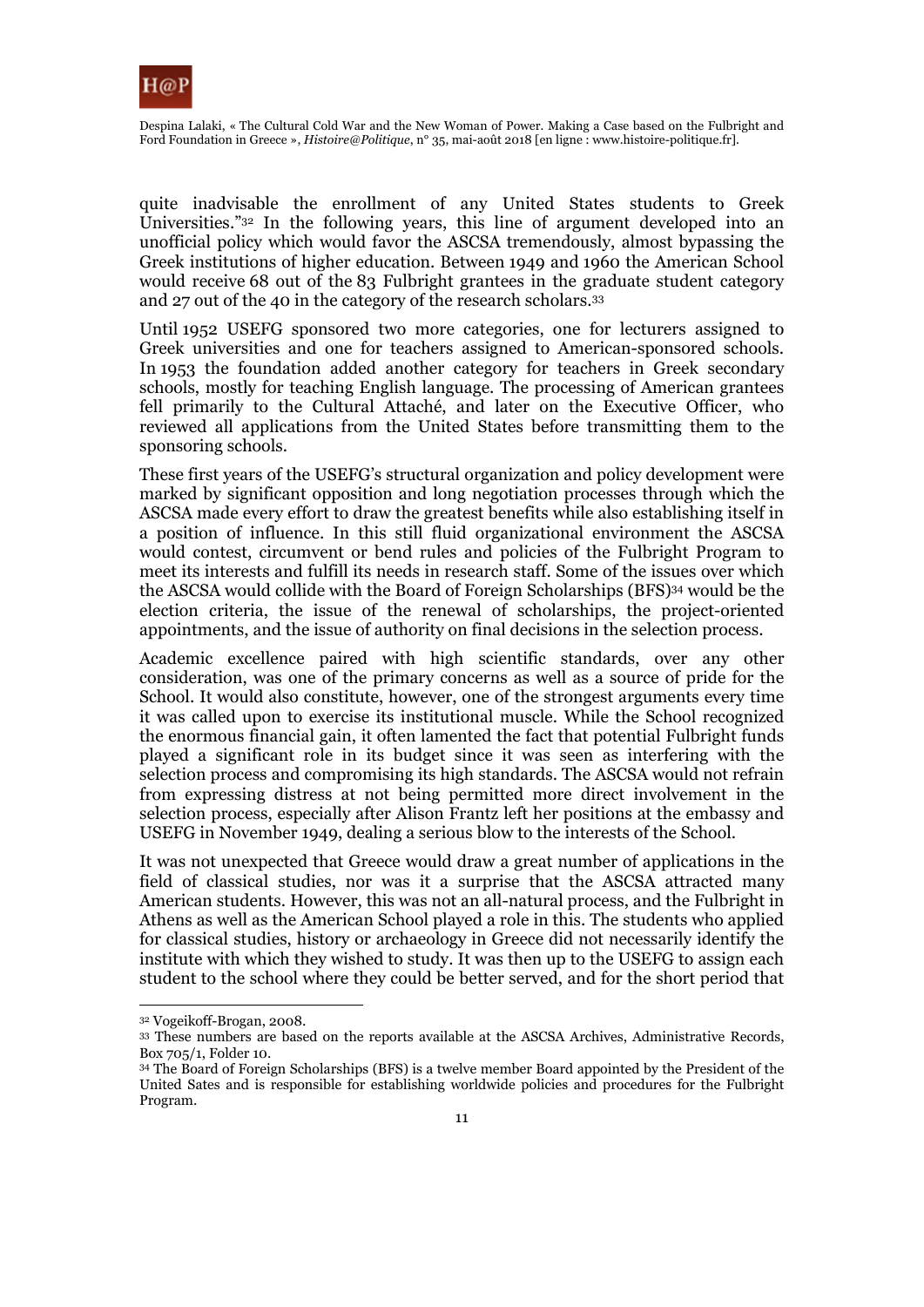

Alison Frantz was employed at the Foundation the decision was rather obvious. Upon the end of her appointment and the years that followed, the Director of the ASCSA, always on the board of the Fulbright in Greece, used all his persuasive power to gather the greatest number of candidates. In the spring of 1950, John Caskey succinctly explained the school's line of argument:

"I should not want to give the impression that the School was making an undue effort to gather all Fulbright scholars under its wing. It seems to me probable, however, that we could offer the necessary sponsorship and technical facilities more easily than could the University of Athens or other institutions in Greece35."

The line of argument that placed the American School in an advantageous position, namely its academic excellence and its fine libraries and research facilities, had a long life and multiple applications. It served to keep American students of archaeology away from the Greek educational institutions and the Greek students out of the American ones – a trend further accentuated by the preference for British and German institutions which had a long tradition in Greek antiquity studies. Provided that the archaeology departments of the Greek universities did not offer PhD degrees, until at least the mid-1980s, Greek students were not considered appropriately prepared to compete for a Fulbright scholarship, since according to the ASCSA, as well as the directives of the BFS,<sup>36</sup> some preparation on the graduate level was necessary. However, what was here understood as a universal standard of excellence actually neglected to take into consideration the substantial differences between the American and the Greek systems of higher education – the later offering higher specialization on the undergraduate level.

Surveys conducted in 1982-1983 show that the number of Greek students studying in the U.S. was the second highest among Western European countries, ranking slightly behind Great Britain and the majority, according to another survey conducted in the mid-1980s, was studying engineering, a trend that was rather common across European countries at the time. By the mid-1980s the imbalance between the Greek applicants to American universities, mostly for engineering and other 'hard' sciences against those who applied in the social sciences and the humanities was so pronounced that in 1986-1987 BFS threatened not to approve the proposed panel unless the imbalance was corrected37. That year, four qualified applicants were found to be sent for graduate studies in archaeology in the U.S38.

<sup>35</sup> ASCSA Archives, Administrative Record, Box 705/1, Folder 2. Letter from John Caskey to Patricia M. Byrne, Acting Administrative Officer, USEFG, dated April 10, 1950.

<sup>36</sup> Lebovic, p. 309.

<sup>37</sup> For the year 1986-1987, the USEFG received 22 applications in humanities and 57 in sciences/engineering.

<sup>&</sup>lt;sup>38</sup> The applicants sent were Natalia Vogeikoff, today the Doreen Canaday Spitzer Archivist at the ASCSA, Maria Georgopoulou, Director of the Gennadius Library, also part of the ASCSA and Alexandra Kalogirou, a Program Officer at the Executuve Unit of the Hellenic Ministry of Culture. Iphigeneia Dionysiadou, Head of the Documentation Department of the Benaki Museum was pointed out to me by Natalia Vogeikoff as her name did not appear in the archives I examined at the ASCSA.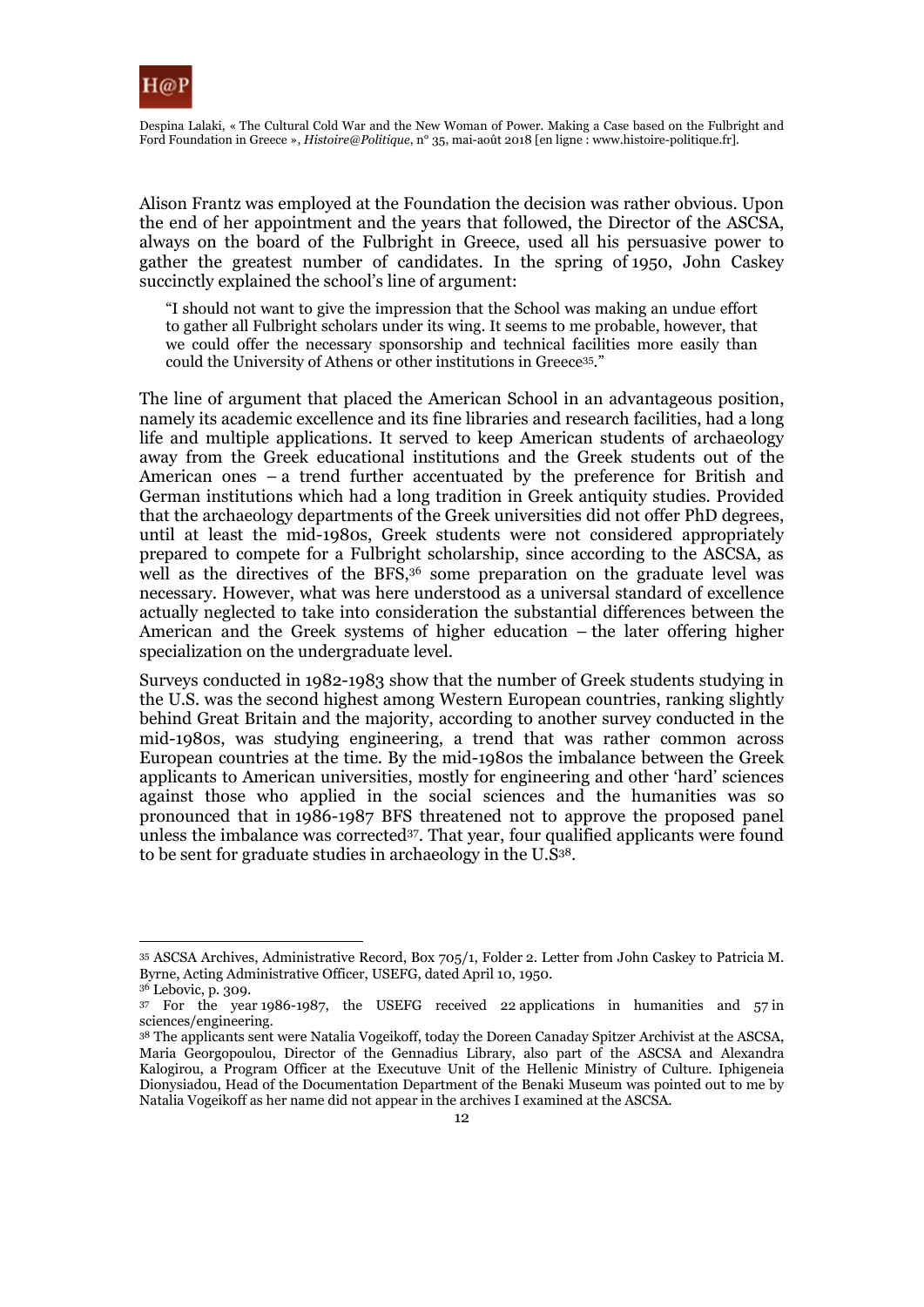

Despina Lalaki, « The Cultural Cold War and the New Woman of Power. Making a Case based on the Fulbright and Ford Foundation in Greece », *Histoire@Politique*, n° 35, mai-août 2018 [en ligne : www.histoire-politique.fr].

# **Janus-Faced America and the Cultural Ice Age in Greece**

Following the defeat of the communist insurgency, Greece had been securely brought under the American sphere of influence. A deep social divide, however, and lack of potent ideological alternatives, most clearly manifested in the establishment's anticommunist rhetoric, would dominate Greek public life for almost three decades following the end of the civil war. The identity of the right, but also of the center, would be largely consolidated based on a renewed and heightened 'Red Scare' and a return to 'traditional values' expressed in devotion to the nation, Orthodoxy and the institution of family – *πατρίς, θρησκεία, οικογένεια.*39 The prewar political forces of the monarchy and bourgeois political parties would rally around nationalmindedness – *ethnikofrosyni –* and seek to consolidate their power based on systematic fear campaigns and brutal political repression. Political prisoners were only gradually released. In 1962, more than sixteen hundred people were still in prisons and exile,40 while the Communist party was outlawed until 1974. A strong paramilitary apparatus – *parakratos –* remained firmly in place throughout these years, undermining any efforts for democratic stabilization. Greece had not only been the first battleground for the Cold War but was firmly placed in the bipolar international politics of the times.41 Finally, in 1967, Greek parliamentarism would fully succumb, and for seven years the country would be ruled by a military junta.

Continuous American intervention on the side of the establishment was based on the premises that the containment of communism and subordination of national interests to NATO's imperatives were amongst the top priorities of Greece. Yet in the 1950s the relationship between the two states was seriously bruised over the Cyprus question. The American support to the British efforts to suppress the island's anti-colonial struggle and political unification with Greece – a long time concern of Greek and Greek-Cypriot nationalists – led to considerable friction. Riots in Patras in the fall of 1955 and attacks against the British Institute and the U.S. Information Service in Athens raised concerns. On May of 1956, in the midst of protests and unrest and while the Greek newspapers were asking why the American government was sending jazz instead of arms, Dizzy Gillespie would arrive in Athens to ease tensions. In the first goodwill jazz tour organized by the State Department Gillespie would travel all over southern Europe, the Middle East and south Asia to facelift the American cultural profile – deflecting also criticism for racial discrimination and

<sup>39</sup> As Stratis Bournazos points out, the identification of *ethnikofrosyni* solely with the right is a later construct for which responsibility lies with the Panhellenic Socialist Party (PASOK) which sprung out of the center-right and anti-communist 'tradition' while refashioning itself into a center-left party. See Stratis Bournazos, "Το Κράτος των Εθνικόφρονων: Αντικομμουνιστικός Λόγος και Πρακτικές" (The State and the National-minded: Anticommunist Logos and Practices) in C. Hatziiosif (ed.), *Ιστορία της Ελλάδας του 20ου Αιώνα. Ανασυγκρότηση – Εμφύλιος – Παλινόρθωση 1945-1952* (History of Greece in

<sup>&</sup>lt;sup>40</sup> Voglis Polymeris, Becoming a Subject: Political Prisoners During the Greek Civil War, New York, Berghahn Press, 2002, p. 223.

<sup>41</sup> See Sotiris Rizas, *Η Ελληνική Πολιτική μετά τον Εμφύλιο Πόλεμο. Κοινοβουλευτισμός και Δικτατορία* (The Greek Polity after the Civil War. Parliamentarism and Dictatorship) (Athens: Kastaniotis, 2008).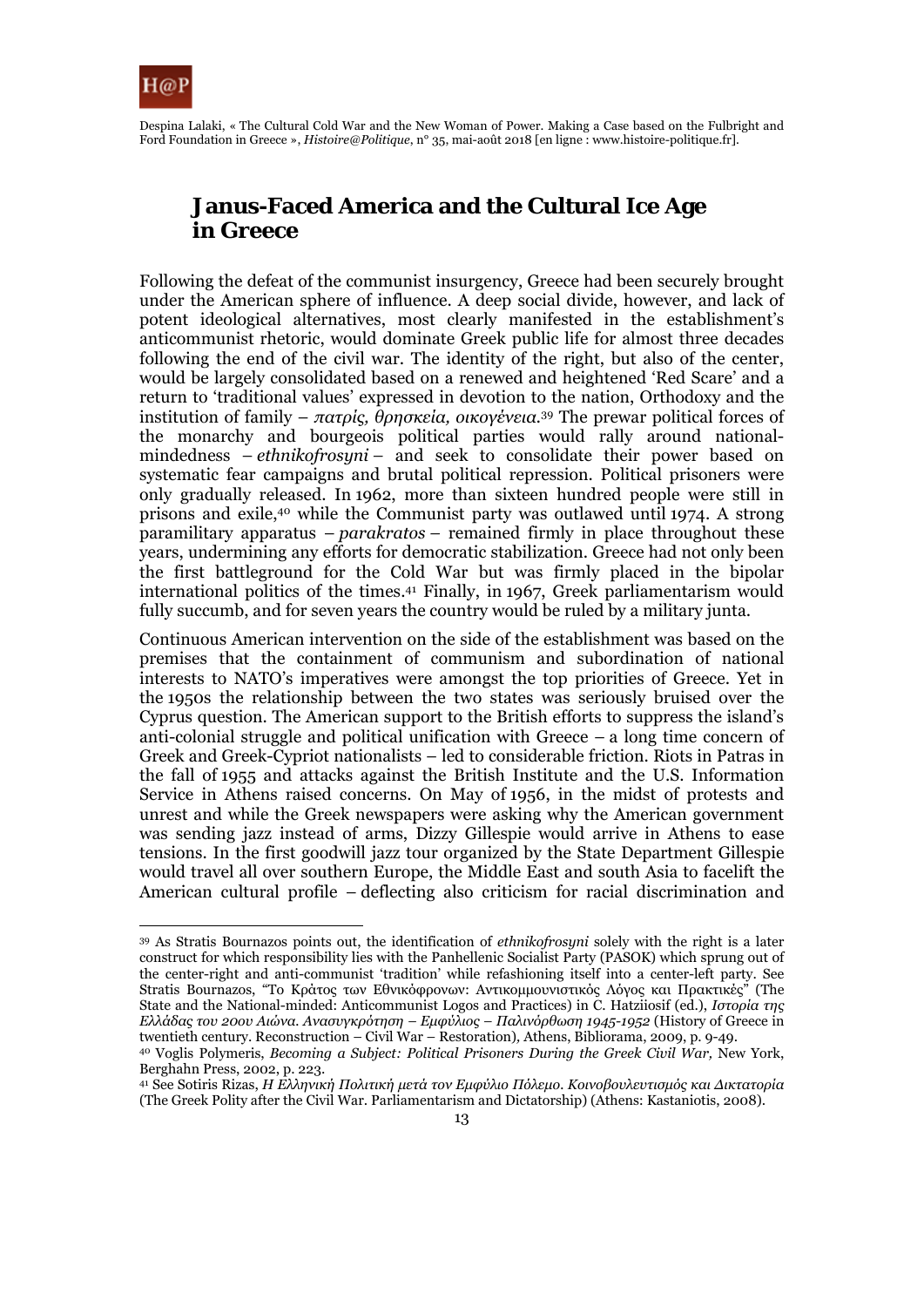

lynching of African Americans in the U.S. – and counter Soviet propaganda, especially in the non-aligned, emerging nations. Athens was his last stop where in addition to the scheduled performances he offered one free evening to students. The same people who protested American foreign policies in the morning and attacked American cultural institutions that evening cheered and carried Gillespie shoulder high closing the nearby streets at the center of Athens<sup>42</sup> later on.

On the Greek side Gillespie's visit was most certainly coordinated by Ekaterini Myrivili, Assistant Cultural Attaché at the American Embassy in Athens from 1951 to 1969. The cultural offense that the United States would launch following the war could not be left in the hands of ambassadors and the existing American cultural institutions abroad. There was an urgent need for cultural workers and specialists devoted exclusively to the task of winning hearts and minds and countering Soviet depictions of the United States as a cultural black hole and the land of fierce racial discrimination. Myrivili, a law school graduate from the University of Thessaloniki with a degree in comparative literature from the University of Athens – at a time when even high school education, especially among women in Greece, was the prerogative of a fraction of the population – would have a long career in arts administration and culture. Initially she was primarily responsible for the music department of the American Embassy's library where she would first meet and befriend a great part of the Greek avant-garde that would visit the library, which was open to the public, to listen to classical music, opera and jazz not widely available in the market.43 During her tenure at the Embassy, however, Myrivili would take up a much broader set of tasks. She was responsible for radio programming for Greek Public Radio (ΕΙΡ) broadcasting the music available at the so-called "Music Room" of the library and adaptations of American theatrical plays; she collaborated with all state cultural and educational institutions – some of them with international appeal like the Athens Festival – organizing various seminars, art exhibitions, concerts and performances; she directed the Leader Grantees program sending scholars and artists for three-year visits to the United States. As of 1962 she was also responsible for the cultural program of the Hellenic-American Union while for a long period she was also the Editor-in-Chief of the *Fulbright Review*. Under the auspices of the American Embassy, she would visit the United States on various assignments expanding her professional network as well as her knowledge of the American cultural and literary scene.44

In one of our interviews, Myrivili would remember her work at the "Music Room" with great nostalgia as in those times it represented a beacon of light and hope in the midst of political oppression and great conservatism, while various cultural revolutions were raging in Europe and the US. In a brief account of her work at the

 $\overline{a}$ 42 For more on jazz and the cultural cold war see Lisa E. Davenport, *Jazz Diplomacy. Promoting America in the Cold War Era*, Jackson, University Press of Mississippi, 2013 and Penny M. Von Eschen, *Satchmo Blows Up the World. Jazz Ambassadors Play the Cold* War (Cambridge: Harvard University Press, 2006).

<sup>43 «</sup>Το Μουσικό Δωμάτιο» (The Music Room), an interview with Ekaterini Myrivili, *Ελευθεροτυπία,*  Saturday 23 October, 2010.

<sup>44</sup> The Gennadius Archival Collection, The Ford Foundation Archive, Box 3, Folder 3. Curriculum Vitae – Αικατερίνη Κασιμάτη Μυριβήλη, Ιούλιος 1992.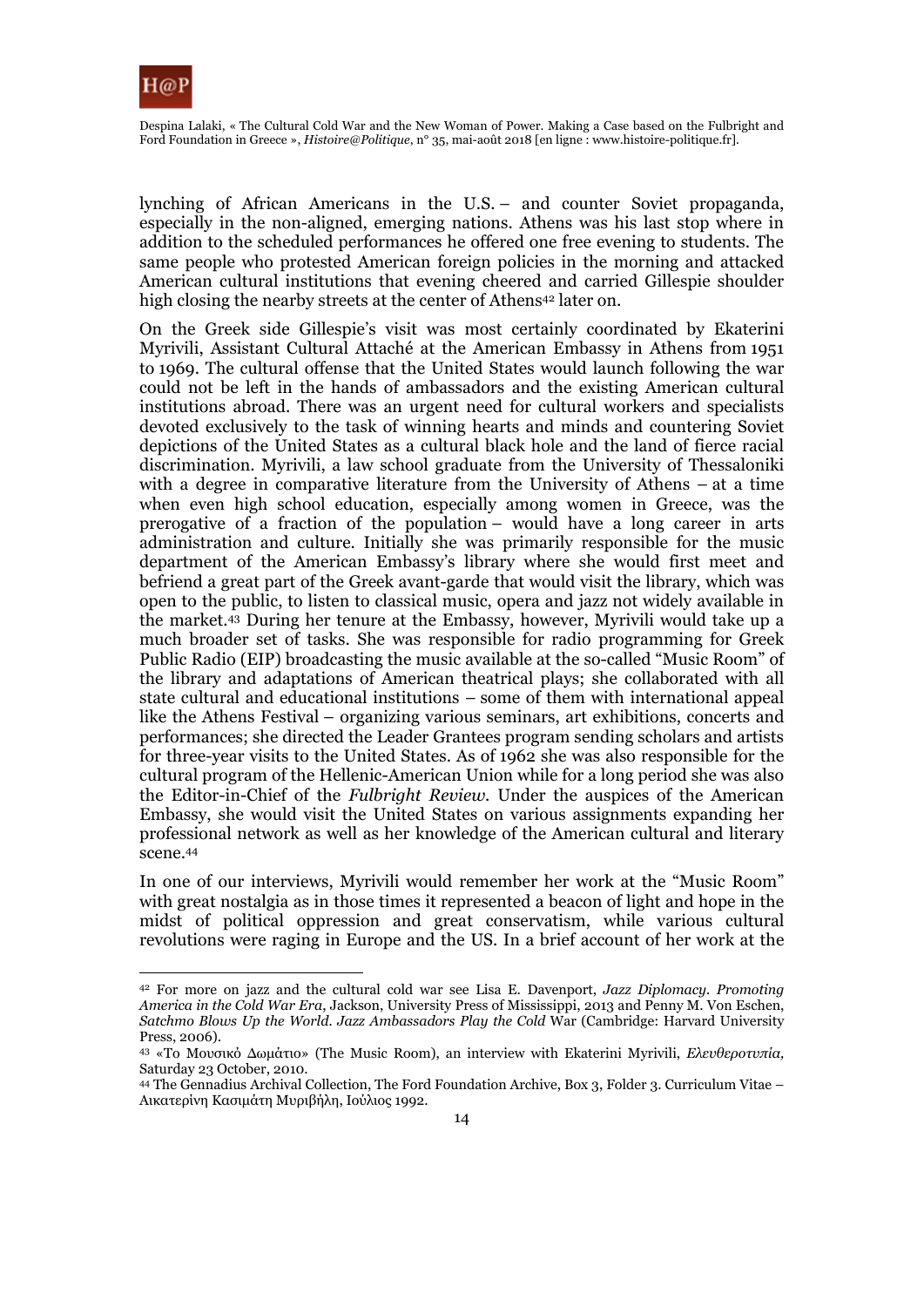

Despina Lalaki, « The Cultural Cold War and the New Woman of Power. Making a Case based on the Fulbright and Ford Foundation in Greece », *Histoire@Politique*, n° 35, mai-août 2018 [en ligne : www.histoire-politique.fr].

United States Information Service (USIS) she would later write: "The US for the Greeks after the war represented all the democratic ideals, particularly after the failure of the British interference in Greece. I dare say that our work at the C.O. was at the very center of cultural activities in Athens. Around us they gathered the most creative artists, including several leftists. All this work, the result of efforts lasting twenty years, was destroyed in a night. At the beginning the indifference and tolerance and later the military support of the Nixon administration created hostile feelings in the Greek people towards America."45 Ekaterini Myrivili would remain in the employ of the American Embassy until 1969, when for political reasons she submitted her resignation. Subsequently, from 1970 until 1976 as a Consultant for the Ford Foundation in Greece she would run a program which primarily supported individual artists and intellectuals who faced censorship and often open persecution by a regime which not only vied to repress freedom of speech and freedom of expression, but also imposed a chauvinistic aesthetic largely summarized by the slogan, "Greece of the Hellenic Christians."46

Lowry McNeil, Vice President of the Ford Foundation at the time, also Director of its Arts and Humanities program and known in the United States as 'Mr. Arts,' during a survey trip in Europe in 1967, came to see first hand the grim realities for culture and the arts in Greece:

"I went to six countries; deliberately chose one iron curtain country, Czechoslovakia, Western Europe and Greece. When I got to Greece I found that under the [George] Papadopoulos dictatorship it was not only a question of state support and tourism support being withdrawn from everything except the most arteriosclerotic things like the National Theater, the National Opera, the National Academy of Fine Arts, none of which meant anything, but that artists and humanists were being fired all over the place or told that they were no longer a painter, they were a clerk in a sub-basement of a post office or something. And I realized that under these circumstances there's going to be an 'Ice Age' in any ferment about the arts and humanistic scholarship in a country which is rather important despite the small population, and certainly symbolically carried the freight of culture – and I'm not talking about the Periclean Classical Age, but all the way through Byzantium47."

In response, the program which McNeil would initiate in close collaboration with Myrivili lasted for eight years, awarding grants to a total of ninety-four individuals and eleven organizations and institutions in the fields of painting, sculpture, graphic arts, creative writing, translation, literature, theater, film, music, musicology, dance, architecture, history, archaeology, art history, philosophy, anthropology, and sociology. Almost \$7,000,000 was awarded to these grantees during this period —

<sup>45</sup> The Gennadius Archival Collection, The Ford Foundation Archive, Box 3, Folder 3.

<sup>46</sup> For more on the Greek military junta, see Vangelis Karamanolakis (ed.), *Η Στρατιωτική Δικτατορία* (The Military Dictatorship) (Athens: Ta Nea, 2010); Kostis Kornetis, *Children of Dictatorship. Student Resistance, Cultural Politics, and the 'Long 1960s' in Greece* (New York: Berghahn Books, 2013); Alkis Rigos, Serafeim I. Seferiadis and Evanthis Chadzivasileiou (eds.), *Η 'Σύντομη Δεκαετία του '60. Θεσμικό Πλαίσιο, Κομματικές Στρατηγικές, Κοινωνικές Συγκρούσεις, Πολιτισμικές Διεργασίες* (The 'Short' Decade of the '60s. Institutional Context, Party Strategies, Social Conflicts, Cultural Processes) (Athens: Kastanioti, 2008).

<sup>47</sup> Lowry McNeil, Ford Foundation Archives, Oral History Project.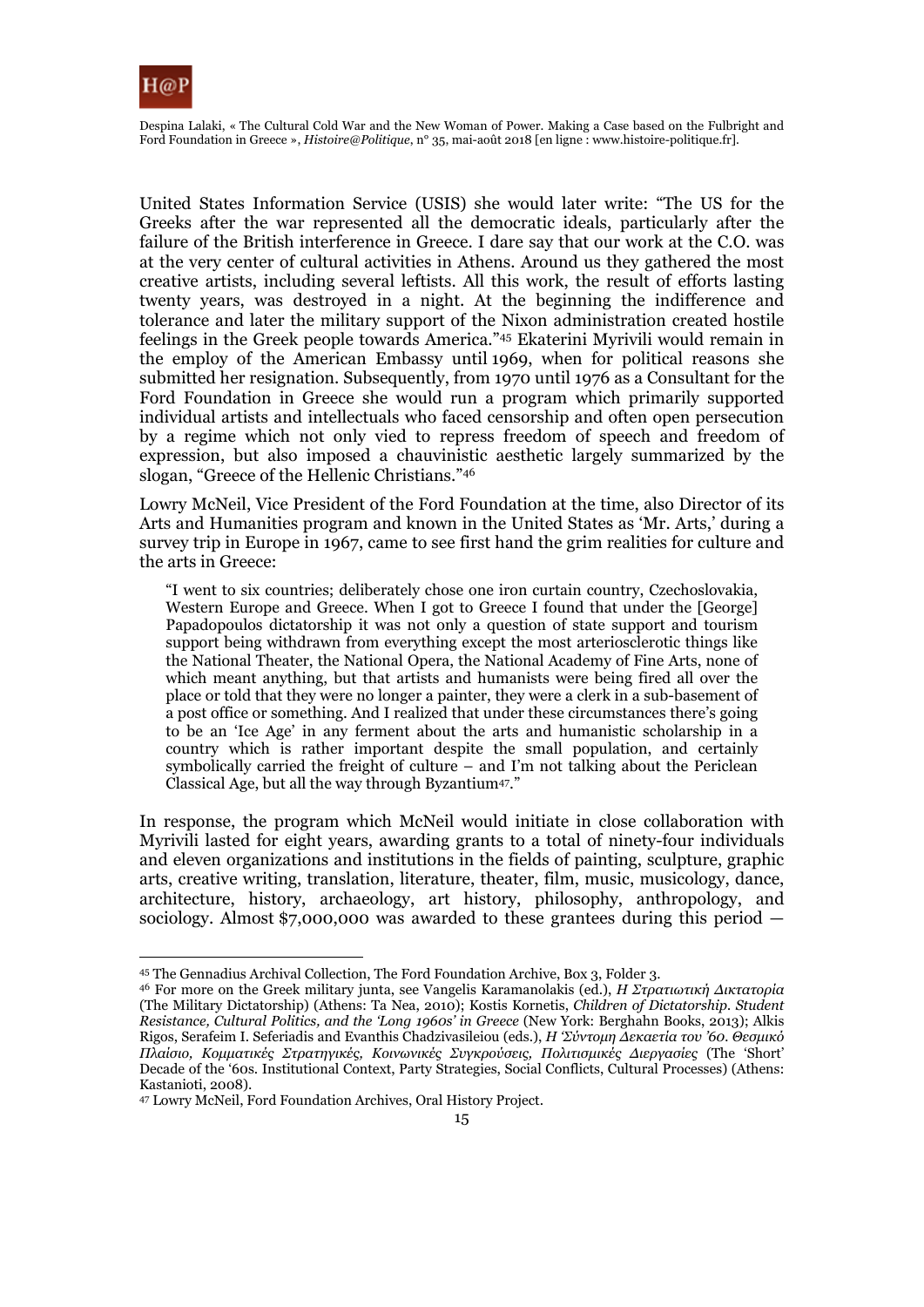

Despina Lalaki, « The Cultural Cold War and the New Woman of Power. Making a Case based on the Fulbright and Ford Foundation in Greece », *Histoire@Politique*, n° 35, mai-août 2018 [en ligne : www.histoire-politique.fr].

the largest amount awarded any country outside the United States over the same period.

On the Greek side, the program was almost single-handedly run by Ekaterini Myrivili. On the American side, it was Marcia Thompson, a Program Officer at the Ford Foundation for thirty years involved from the outset in the formation and development of the Foundation's program in the Humanities and the Arts. Yet it was Lowry McNeil who would be publicly hailed as the "the single most influential patron of the performing arts that the American democratic system has produced," according to his *New York Times* obituary. Classically educated, a firm believer in individual humanism, ideologically rooted in the short-lived agrarian socialist movement that sprung in the United States at the beginning of the twentieth century, he saw the lights of free artistic expression going out under the oppressive dictatorial regime in the country that gave civilization to the world; so he initiated this rather peculiar program for the Foundation in Greece, supporting mostly individuals as opposed to organizations and institutions, while making politically an explicitly left turn and rupturing in the process a number of collective publishing and artistic efforts.48

For a long time the program maintained a rather low profile for which it would come under attack by the Greek Left, which subsequently became embroiled in a virulent public debate largely defined by a strong anti-American rhetoric. The philanthropic work of the Foundation, focusing particularly on individual artists and intellectuals "of democratic leaning" – poets like Elytis, Sachtouris and Karouzos, authors like Tachtsis, filmmakers like Angelopoulos and Voulgaris, scholars like Kakridis, Maronitis and Manolis Chatzidakis, in other words the Greek intellectual avantgarde of the time49 – would divide public opinion and drive a wedge into the camp of the Greek Left, which was already suffering the effects of the 1968 split between the KKE that remained loyal to the Soviet Union's policies and the KKE that would follow the nascent Eurocommunist line.

The reactions were generally mixed if not at times outright polemic. The newspaper *To Vima* – a center-left paper at the time – wrote on November 14, 1970:

"America, the US, is a huge geographic, economic and human expanse crossed by conflicting currents. It is like Janus, a giant with two faces – one side marked by retrogression and the other turned toward progress. The two faces, the two currents coexist. Next to the advocates of the Vietnam war, or of the totalitarian regime spread all over the world, there are the young who get killed in the University campuses, the thousands of people who believed that the Kennedys would bring radical changes, and there is also the most advanced artistic scene with emancipated theater and cinema…

<sup>48</sup> Christos Mais, «'Σφαίρες απο Ζάχαρη': Το Ίδρυμα Φορντ και η Ελληνική Διανόηση,» ('Sugar Bullets': The Ford Foundation and Greek Intelligentsia), *Η Εφημερίδα των Συντακτών,* July 2, 2017. <u>http://www.efsyn.gr/arthro/ithiko-kyros-ston-gypso</u> (last accessed 1/20/2018).<br><sup>49</sup> See Elena Hamalidi, Maria Nikolopoulou and Rea Walden, "A Second Avant-Garde Without a First:

Greek Avant-Garde Artists in the 1960s and 1970s" in Sascha Bru et al. (eds.), *Regarding the Popular: Modernism, the Avant-Garde, and High and Low Culture* (Berlin: Walter de Gruyter, 2011), p. 425-445; Dimitris Papanikolaou, «'Κάνοντας κάτι παράδοξες κινήσεις': Ο πολιτισμός στα χρόνια της Δικτατορίας» (Culture in the Years of Dictatorship) in Karamanolakis, 2010, p. 175-196.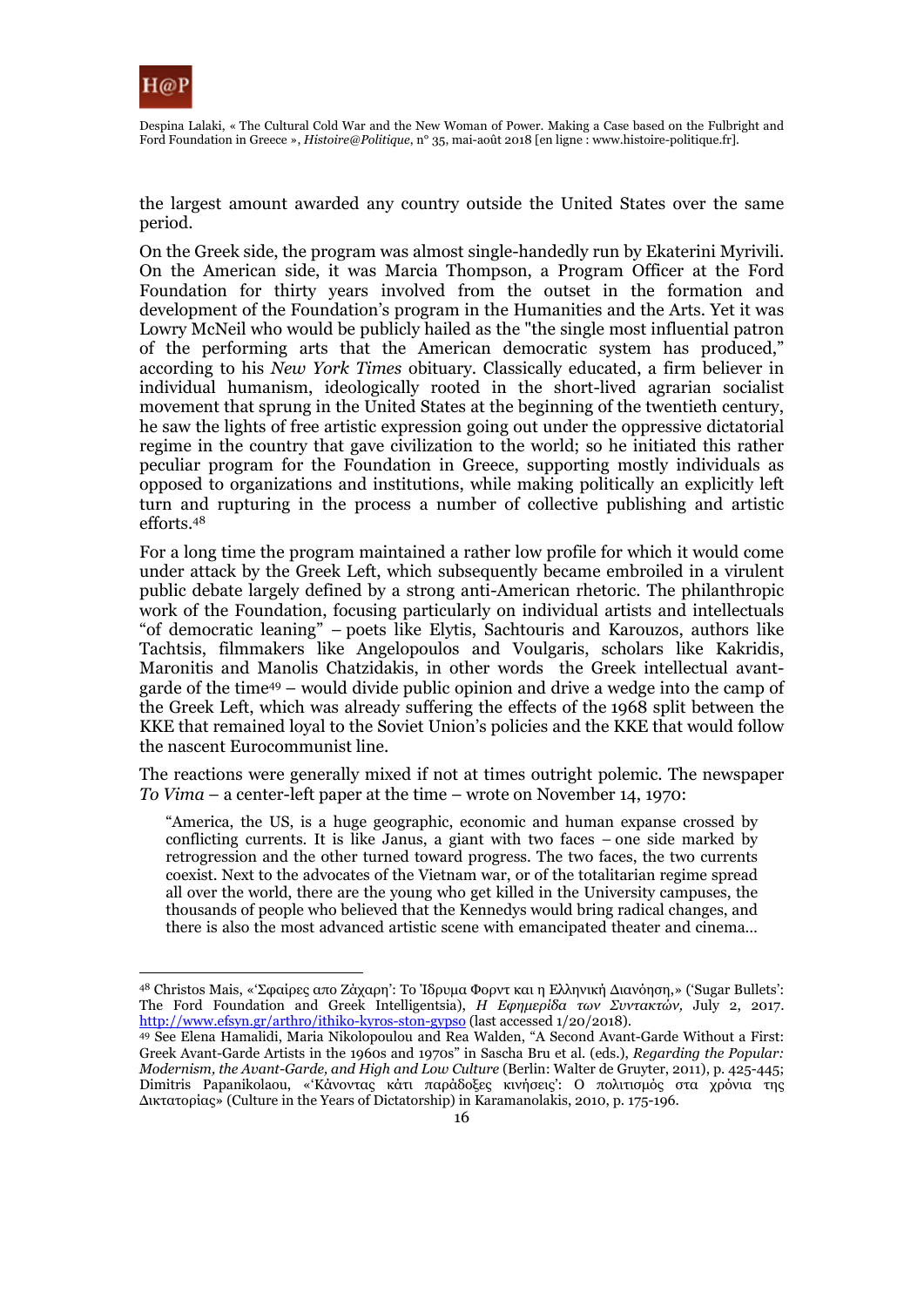

One of the largest institutions, entirely independent from the official political authority, the FF, appears on the side that stands for progress…"50

The leftist press, which was proliferating at the time after the controlled liberalization that the military regime had employed, was largely of different opinion. *New Targets*, a monthly Trotskyist publication, was outright polemical:

"It would be ridiculous to have us believe that the Ford Foundation, a non-profit organization, is indeed seeking the advancement of mankind through its philanthropic activities, when in fact it accomplishes two purposes, prestige and publicity for the Ford industry and tax evasion. Therefore only the bourgeois press could call the Ford Foundation, the other face of Janus, the good face of America… The Ford Foundation, under the mask of philanthropy, is serving American imperialism…"51

More specifically on the acceptance of grants by leftist artists, intellectuals and scientists, the magazine suggested that this reflected "the ingenious efforts on the part of American imperialism to influence and to control the avant-garde intellectuals."

Anti-American feelings, not solely among the left, reached an all-time high after the Turkish invasion of Cyprus and the fall of the Junta – largely supported by the American government throughout its years in power – in the summer of 1974. In protest, a number of Greek professionals returned PhDs granted by American universities to the American embassy in Athens. The theatrical group Nea Poreia called on all Greek intellectual and scholar grantees of the Ford Foundation to renounce their grants. Yet, in some quarters there were efforts to draw distinctions between the American political and economic establishment and the liberal America, the America of the civil rights movement and the American people, workers, blacks, Mexican Americans, the intellectual avant-garde who fought for socialism and justice. Leftist anti-Americanism was further qualified by literary figures like Tahtsis, who denounced what he called an 'intellectual Jerusalem' of purism and of harboring strong feelings of guilt while ignoring the new global realities, or by Nikos Poulantzas, the leading authority in neo-Marxist philosophy, who drew attention to the dangers of essentialism and isolationism:

"Supposing that they are right, and that the CIA has succeeded in infiltrating all levels of American society, it has then also succeeded in infiltrating Western Europe (grants to Universities, scientific centers, etc), as well as Eastern Europe, hence, in order to preserve Greece's absolute purity, Greeks should close its doors to all scientific and cultural communication and exchanges in all cultural and scientific fields, not only with the United States but all of Europe, both East and West."52

On a different note, D.N. Maronitis, the distinguished philologist and Ford Foundation grantee who had been imprisoned and actively persecuted by the regime, deeply appreciative, wrote in an album honoring Lowry McNeil: "In November 1971, after nine months of solitary confinement in military prisons I gradually became

 $\overline{a}$ 

 $^{50}$  The Gennadius Archival Collection, The Ford Foundation Archive, Box 1, Folder 1.  $^{51}$  The Gennadius Archival Collection, The Ford Foundation Archive, Box 1, Folder 2.  $^{52}$  The Gennadius Archival Collection, The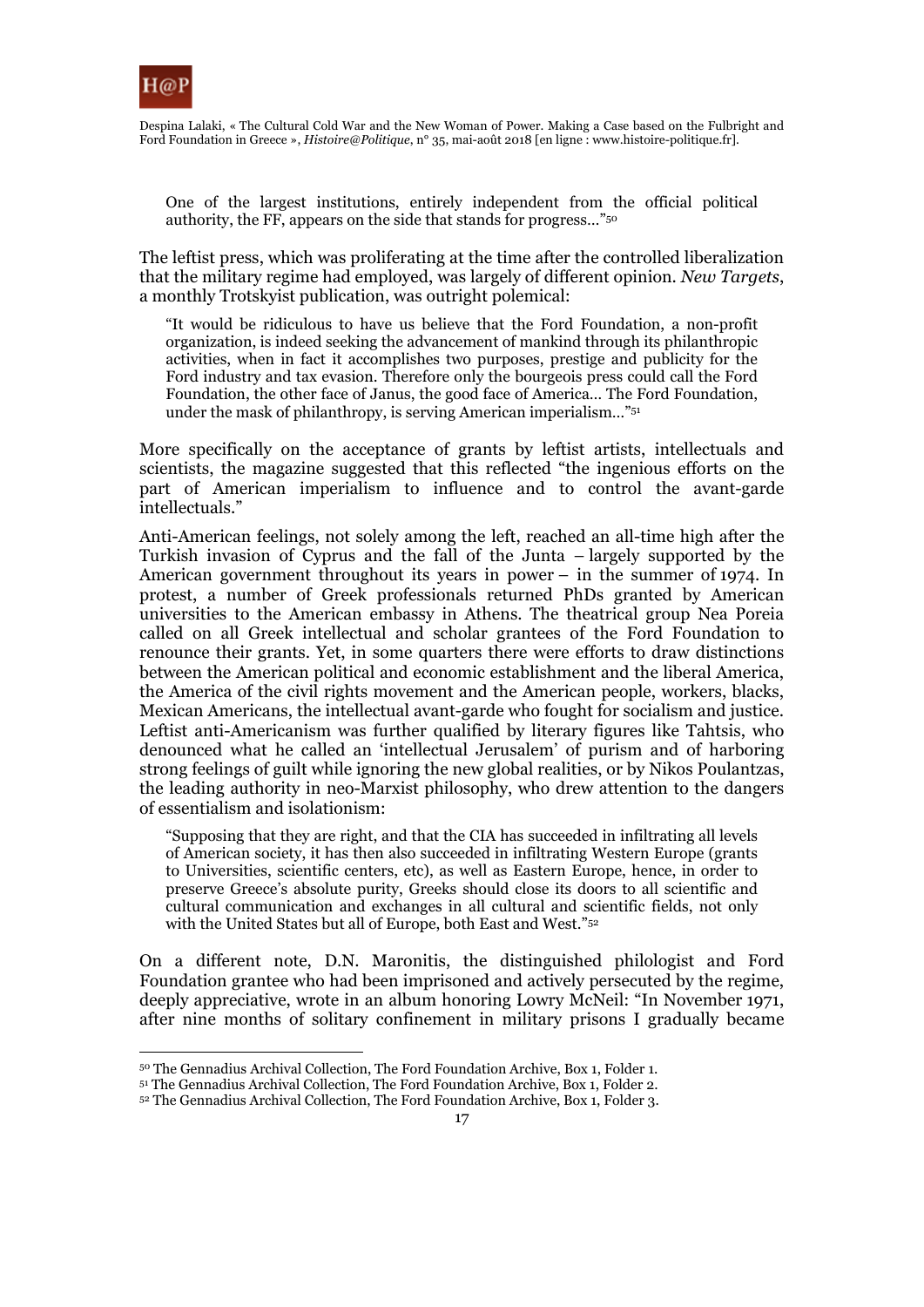

accustomed to stones and trees again. McNeil Lowry immediately sought me out. I remember his eyes. They read beneath my skin as if I were made of glass, the lineaments of a race deserving a better fate. Then he wept, like only brave men weep, and gripped my hand. And so I found my way back to people after that long search among the stones and the trees."53

# **In Conclusion**

When in the 1950s C. Wright Mills was writing about the emergence of the new power elites, he paid no attention to the presence of women in its midsts. He was not entirely mistaken. In trustee boards and boards of directors in the foundations which proliferated after the war the corporate, political and often military elites – corporate lawyers and investment bankers, political advisors and policy-makers, individuals often with interchangeable commanding roles at the top of dominant institutional orders, possibly all men – would casually mingle and network, argue, debate and decide not only the future of the country but the future of the world promoting a vision which was distinctly American in origin, markedly internationalist in outlook, and conspicuously forceful in its application.

The Ford Foundation, for years the largest and one of the most influential foundations in the world, with global reach and special interests in economic empowerment, education, human rights, democracy, the creative arts, and Third World development, to name only a few, is a good choice of an organization where one can sample Mills's power elite, its worldwide effects but also the gender politics that underline it. Concerning the Board's character, Lowry McNeil, who first joined the foundation in 1953 to head its education program, became the Director of its Art and Humanities programs in 1957, Vice President in 1964, and retired ten years later, had the following to say: "the first and most obvious impression for a newcomer in 1953 was the existence on the Board of the Ford Foundation of a private government. Here were a group of men running what had been avowedly and deliberately proclaimed as a post-war-oriented reconstruction world leadership group. One had the feeling, in sitting in a meeting of the Board of Trustees, that the trustees, individually and collectively, concerned themselves with the largest possible brush, whether they were thinking about the economic development of Burma, Ghana or the Middle East… What I am saying is that the first impression one had was a group of men who elected themselves or their successors to the Board who used a public trust through private philanthropic funds, who, in effect, enjoyed the position of cabinet ministers around a central nucleus in an allegorical private government… There was nobody in the room who had not been in an influential post either in the government or in a university or in the press … There was hardly a name that came into any context of any discussion to which we all did not have the key. I have to assume that this same feeling permeated the Carnegie and Rockefeller Foundations."54

 $\overline{a}$ 

<sup>53</sup> The Gennadius Archival Collection, The Ford Foundation Archive, Box 3, Folder 2. 54 Lowry McNeil, Oral History Project, Ford Foundation Archives. Some of the most illustrious names that staffed the Foundation's board between the 1950s and late 1970s were those of Paul Hoffman,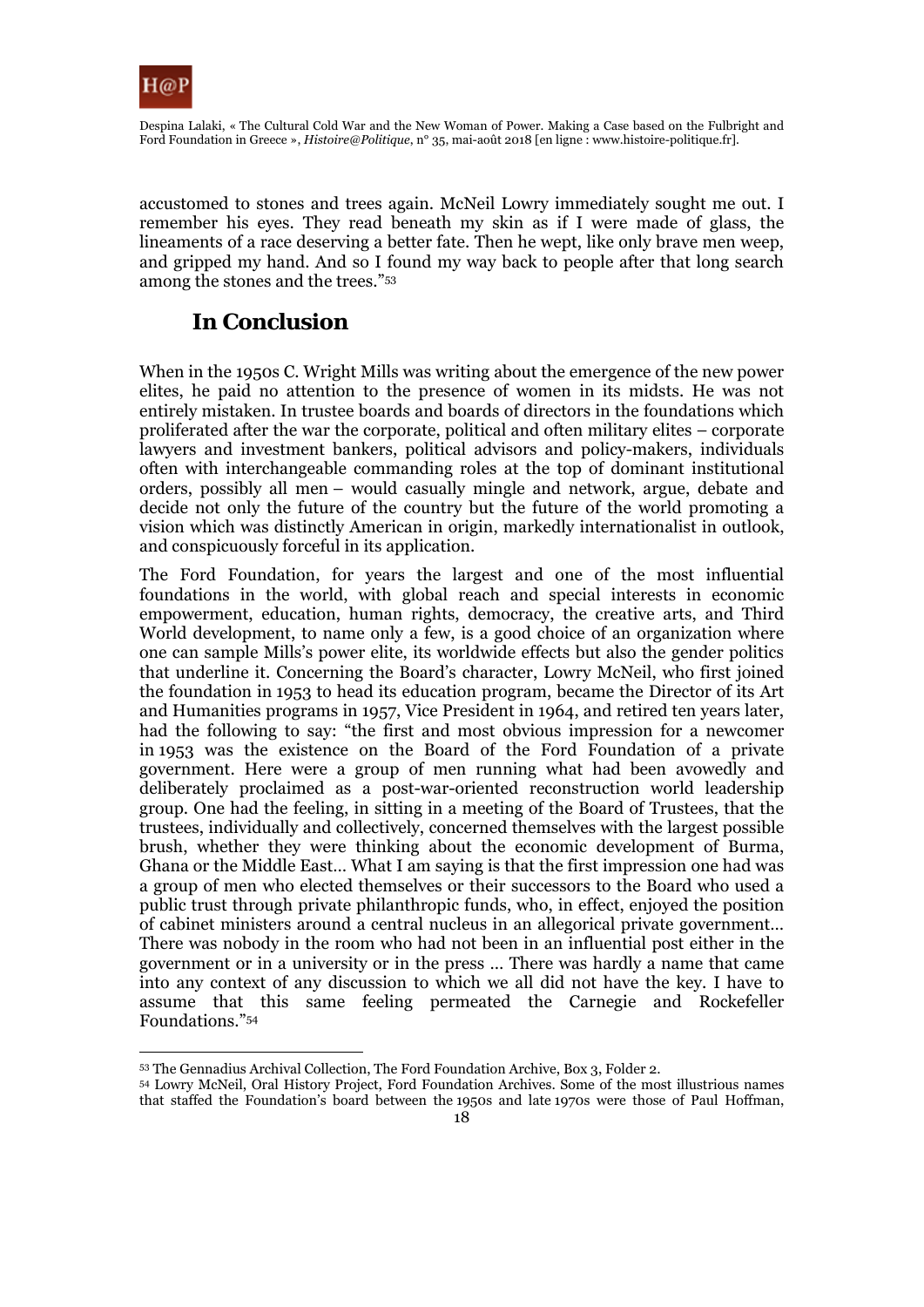

There is a particular intertwining of the ideologies of leadership and masculinity which serves to maintain the status quo, the privilege of an elite and perpetuate preconceptions about political agency and gender. In an effort to draw the profile of the "Cultural Cold Warrior" it is important to look beyond these board rooms and further account for women's role in the American efforts for cultural hegemony, which as I maintain, was hardly confined in the lower ends of the American government administration and its private agents – Carnegie, Rockefeller, Ford among other smaller scale foundations and organizations. As the few available studies suggest women were active participants in the promotion and propagation of the American postwar agenda while these efforts were further assisted by non-American nationals, as in the case of Ekaterini Myrivili, who worked on the ground to promote liberalism and anti-communism. American women's work, either as members of associations and private organizations or as higher level employees of the American government and its satellite private institutions, had an instrumental role to play advancing the American cultural offensive abroad often exercising great agency and drastically influencing the direction and the nature of the programs they would undertake.

Alison Frantz, alongside her colleagues at the ASCSA, was able to establish the School as a key participant in the selection process of the applicants and channel a great part of the resources made available by the Foundation to the School. Inadvertently in the process they even undermined some of the Fulbright's main objectives, namely the transmission of American values to a wide populace. The ASCSA, traditionally reproached for insularity and a certain disconnectedness from both the Greek archaeological community but also the general Greek public – despite its many credentials and seriousness of academic purpose – was probably not the ideal cultural conduit for the Fulbright Foundation in Greece. Furthermore, Frantz's work for the School as well as the Foundation confirms the idea that cultural inclinations and trends – the graduate applicants' preference for classical studies in Greece – are enabled and perpetuated by actual individual and institutional practices.

To fully evaluate the effects of the relationship between the ASCSA and the USEFG, and even more so the impact of the latter in Greek political culture and society at large more systematic research and study is needed. Yet, Alison Frantz's work suggests that the agency exercised on the ground by those responsible for the implementation of American policies abroad should be taken into account and their practices closely examined if we wish to fully grasp the American postwar project of cultural hegemony. Similarly Ekaterini Myrivili's work further confirms the hypothesis that women, especially women with greater cultural and social capital like herself and Alison Frantz held some great institutional power. The cooptation of the Greek leftist intelligentsia – a practice widely institutionalized around Europe and beyond through the systematic activities of The Congress of Cultural Freedom, for instance, as well as other projects and organizations – served the American interests in Greece undermining anti-Americanism and communism. Furthermore, however, I

<sup>1</sup> H. Rowan Gaither, Henry T. Heald, McGeorge Bundy, John Jay McCloy, Shepard Stone, Robert McNamara, and George Kennan among others.